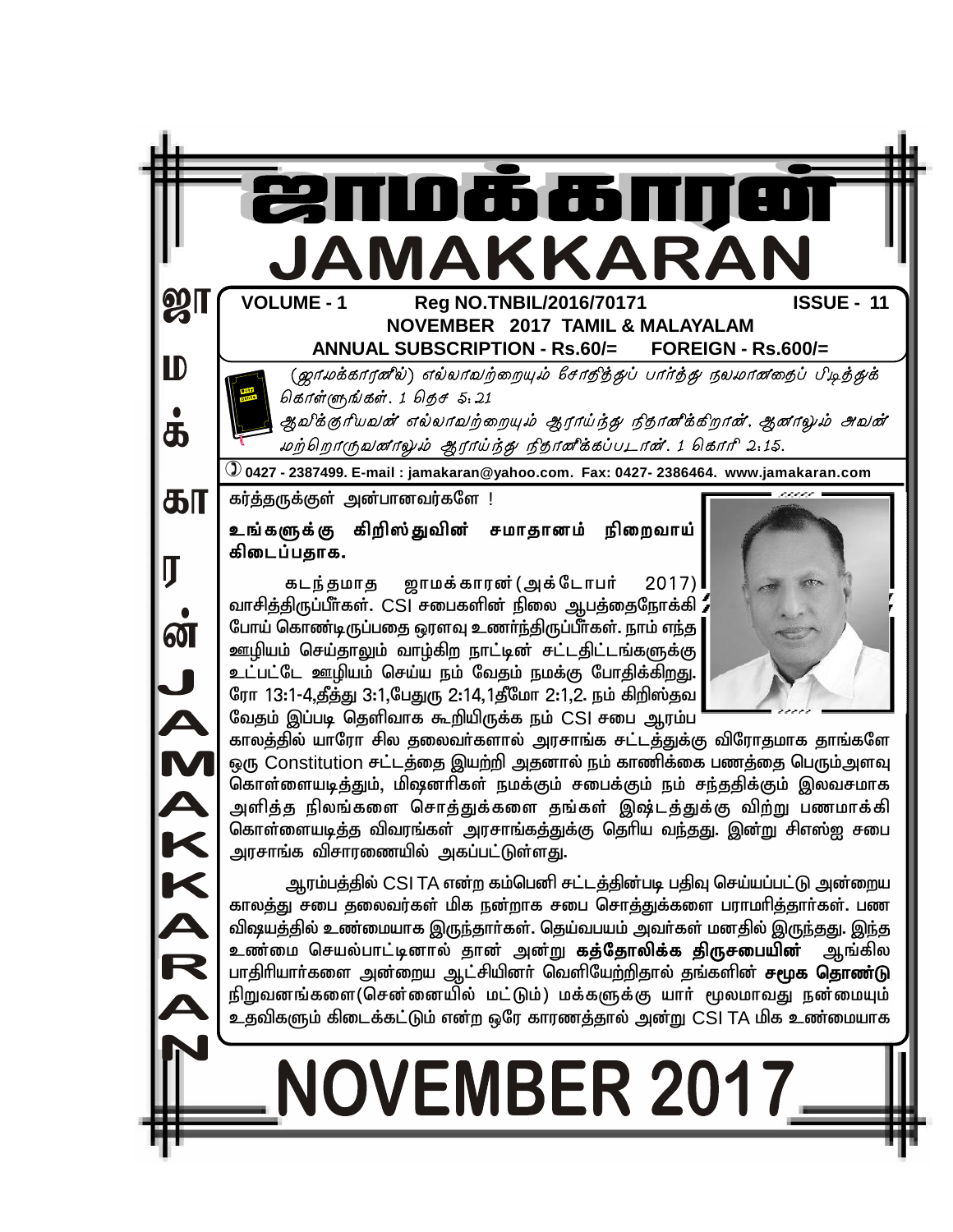**SYmTo <sup>2017</sup> www . jamaka ran . com\_ôUdLôWu** தொண்டுகளை செய்து பணத்தை உண்மையாக செலவழித்து நடத்தி வந்தார்கள் அவர்களின் <u>அந்த</u> **உண்மை செயலை** கண்டதால்தான் **கத்தோலிக்க சபை** CSI TA வுக்கு தங்களின் 234 தொண்டு நிறுவனங்களையும் அதை சார்ந்த அசையும், அசையாக சொத்துக்களையும் ஒப்படைத்தது.

ஆனால் இன்றோ CSI யில் உள்ள பொருப்பாளர்கள் பல இடத்தில் தங்கள் கள்ளத்தனத்தால் தங்கள் பெயரை கெடுத்துக் கொண்டது. சபையில் எங்கு பார்த்தாலும் ஊழல், **பதவிமோகம்** காரணமாக **பிஷப் பதவிக்காக** கோடிக்கணக்கில் **லஞ்சம்** கொடுத்தார். தேவ பிரசன்னம் CSI சபைகளை விட்டு நீங்கி மக்களின் நன்மதிப்பை இமந்தது. அனைத்திலும் வியாபார சிந்தை,**சபை காணிக்கைகளை** ஒவ்வொரு திங்கட்கிழமையும் வங்கியில் செலுத்தப்படவேண்டும் என்பது சட்டம். ஆனால் பல CSI சபைகளில் ஞாயிறுகிழமை ஆராதனையில் மக்கள் அளிக்கும் **காணிக்கைகளை** வங்கியில் சேர்க்காமல் <u>அந்</u>த பணத்தை <mark>தினசரி</mark> வட்டிக்கும், **வார** வட்டிக்கும் கொடுத்து பணம் சம்பாதிக்கும் வெட்ககேடு பல சபைகளில் நடப்பதை நானே அறிவேன். ஆயர்கள் அதை எதிர்த்தால் முழு கமிட்டியும் அவரை உடனே இடமாற்றம் செய்யும்படி பிஷப்பை மிரட்டுகிறார்கள். பிஷப்பும் சபை கமிட்டி உதவி தன் பதவிக்கு தேவை என்பதால் நல்ல ஆயா்களை இடமாற்றம் செய்கிறாா். இதை தவறு என்று கூறுகிற சபை அங்கத்தினர்களை சபையை விட்டு (Excoumunicat) நீக்குகிறார்கள். ஒரு சிலா்தான் கோா்ட்டுக்கு போய் நீதி கேட்க நீதிமன்றம் நாடுகிறாா்கள். நீதிமன்றம் அவா்களை மீண்டும் சபையில் சேர்க்க கட்டளையிட்டதால்தான் அவர்கள் தன் **அங்கத்தினர் உரிமையை** மீண்டும் பெருகிறார்கள். கோர்ட்டுக்கு போகாதவர்கள் அருகில்உள்ள பிழையான உபதேசதை்தை கொள்கையாக கொண்ட பெந்தேகோஸ்தே சபைகளுக்கு போய்விடுகிறார்கள்.

CSI காம்ப்ளக்சில் உள்ள கடைகள் வாடகைக்கு விடும்போதும் **அட்வான்ஸ்** வாங்கும் போதும் எத்தனை ஊழல்கள் நடக்கிறது. அட்வான்ஸ் தொகையை எழுதும்போது ரசீதில் குறிப்பிட்ட சிறு தொகை மட்டும் காண்பிக்கப்படுகிறது. ஆனால் **நிர்வாகிகள் முதல் பிஷப்** ்பரை **பெரும்தொகையை** அட்வான்ஸ் கொடுத்தவரிமிடருந்து வாங்கி அலிபாபா 40 திருடர்களைப்போல தங்களுக்குள் பங்கு போட்டுக்கொள்கிறார்கள். இவர்களெல்லாம் (புல்பிட்டில்) பிரசங்க மேடை ஏறி எப்படி பிரசங்கிக்கிறார்கள்.? எப்படி இவர்களால் ஜனங்களுக்கு சத்தியத்தை உபதேசித்து ஜெபிக்க முடிகிறது. **ஆசீா்வாத தட்டு** என்ற ஏல வியாபாரம் தவறு என்று எத்தனை முறை <u>அறிவித்து</u>ம் சில சபைகள் கமிட்டியில் அதை கு<u>றித்து</u> விவாதித்ததும் அதன் முடிவு தோல்வியாகி<u>றத</u>ு. **ஆசீா்வாதத்தை** ஏலத்தில் விலைக்கு வாங்கும் ஹோல்சேல் வியாபாரிகளால் கமிட்டியில் வைக்கப்பட்ட ஆசீர்வாத தட்டு நம் சபையில் வேண்டாம் என்ற தீா்மானம் தோல்வியில் முடிந்தது. அது ஏகமனதாக தோற்கடிக்கப்படுகிறது. எல்லாம் லாப நோக்கத்தில் வியாபாரமாக மாறி சபைகள் கள்ளர் குகையாய் மாறிப்போனது. அன்று சாலமோனுக்கு எதிராக இரண்டு சத்துருக்களை கர்த்தரே எழுப்பி சாலமோன் ஆட்சிக்கு கேடுகளை உண்டாக்க வைத்தார். அதுபோல் இன்று CSI சபைக்கு எதிராக பிரச்சனை எழும்பிவிட்டது. CSI ஒவ்வொன்றாக CSI சினாடியிலிருந்து பிரிந்து, **தன்னாட்சி, சுயஆட்சி** என்று அரசியல்வாதிகள் கூறுவதுபோல பிரிய ஆரம்பித்துவிட்டது.

வேதம் கூறுவதுபோல எல்லாவற்றிக்கும் ஒரு முடிவு உண்டு. அந்த முடிவு CSI சபைகளுக்கு நெருங்கிவிட்டது.

ஆளுகின்ற BJPஅவர்கள் பின்னாலுள்ள RSSஆகிய இவர்கள் வாய்க்கு CSI பிரச்சனை கள் அவல் கிடைத்ததுபோல இவர்கள் சபைகளை இல்லாமல் ஆக்க, CSI யின் சட்ட விரோத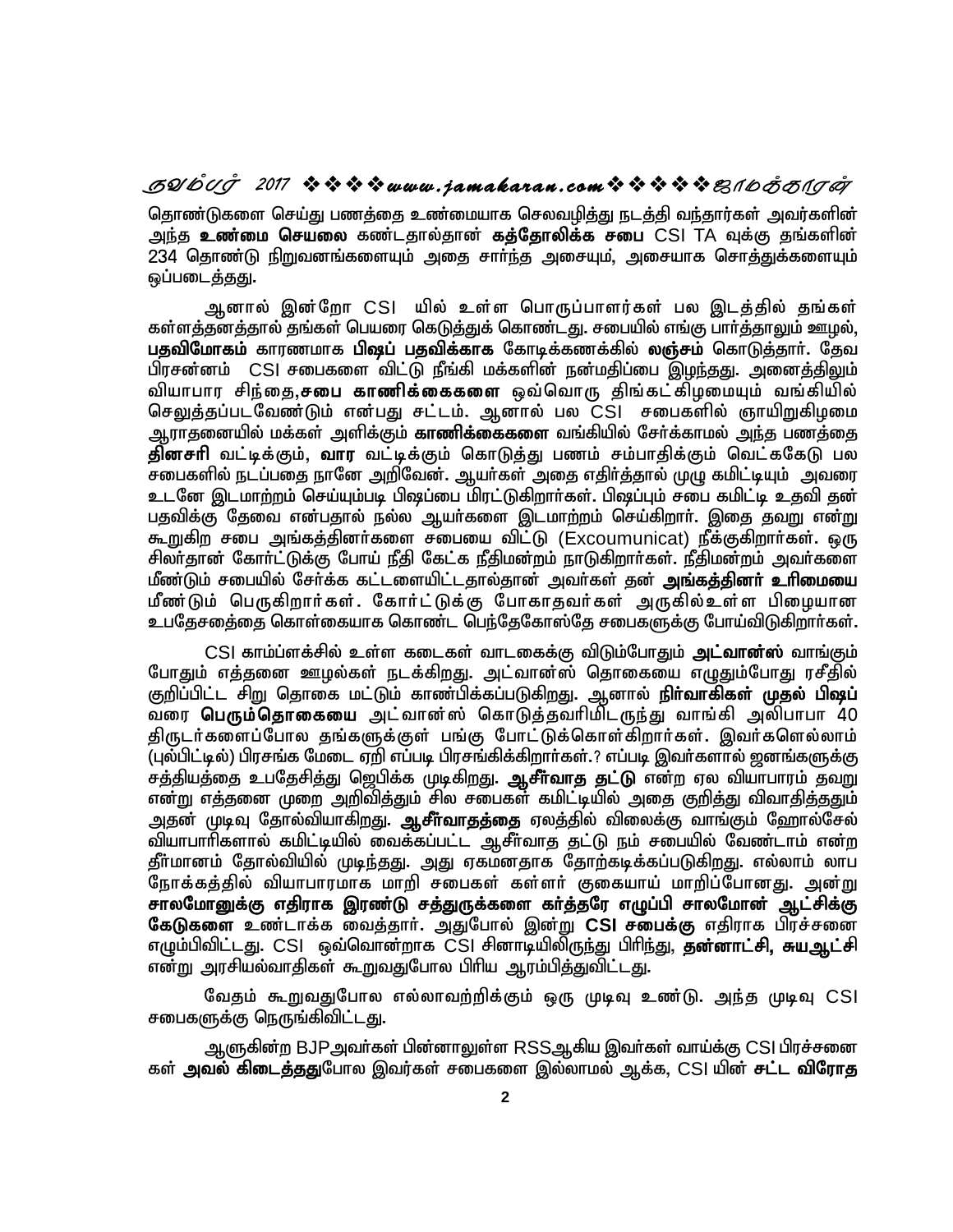**SYmTo <sup>2017</sup> www . jamaka ran . com\_ôUdLôWu நடவடிக்கைகளை** கண்டுபிடித்து அவைகளை இப்போது கையில் எடுக்க <u>ஆரம்பித்துவிட்டது.</u>

இப்போது CSI சபை விசுவாசிகள் விழித்துக்கொண்டார்கள். இவர்களின் தவறான சட்டத்துக்கு விரோகமான செயல்களுக்குரிய தண்டனையை நீதிமன்ற தீர்ப்பிலிருந்து இவர்கள் காப்பாற்றப்பட இவர்கள் கோா்ட் செலவுக்கு நம்முடைய காணிக்கை பணத்திலிருந்துதான் பணம் எடுக்க முயலுவார்கள் , அப்படி செய்யாதபடி சிஎஸ்ஐ சபை ஜனங்கள் எச்சரிக்கையோடிருக்க வேண்டும். ந**ம்முடைய** பிரதிநிதிகள்தான் **சபை கமிட்டி மெம்பர்கள், DC மெம்பர்கள்** .<br>இவர்கள்தான் நம் எண்ணத்தை பிரதிபலிப்பவர்களாகும். நீங்கள் தெரிந்தெடுத்த DC மெம்பர்களை **சபை நிர்வாகிகளை** நீங்கள் தைரியமாக சினாட்டில் கேள்விகேட்க சொல்லுங்கள். அப்படி அவர்களை கேள்விகேட்க கட்டளையிடுவகுற்கு உங்களுக்கு சட்டப்படி  $(\mu/\mu \geq \text{f}$ றை உண்டு.

குறிப்பாக, அரேபியாவில் உள்ள சபைகள்,அமெரிக்கா,ஐரோப்பா,ஆஸ்ட்ரேலியா எங்கும் பரந்து கிடைக்கும் **CSI சபை அங்கத்தினர்களாகிய** நீங்கள் பிஷப்மாரிடம் கேள்வி எழுப்பவேண்டும். டையேசிஸஸின் ஒவ்வொரு **தேவைக்காக ஆலயம் கட்ட, சமூக பணியற்ற** ஒவ்வொரு டையோசிஸ்சின் **பிஷப்மார்கள்** கையேந்தி **பெரும் தொகையை** எதிர்ப்பார்த்து வருவது உங்**களிடம் தான்.** நீங்கள் **பிஷப்பையும் கூட வரும் நிர்வாகிகளையும்** உட்கார வைத்து CSIயி**ல் என்ன நடக்கிறது**? ஏன் எங்களுக்கு **நீதிமன்ற விவகாரங்களை** அறிவிக்கவில்லை?. சபையின் அதிகார **பத்திாிக்கை** மூலமாக அல்லது **சினாட்** வெளியிடும் **மாத பத்திரிக்கை** மூலமாகவாவது விவரங்களை ஏன் எழுதி அறிவிக்கவில்லை? என்<u>று</u> <u>ஒவ்வொருவரும் கேள்வி எழுப்பவேண்டும்.</u>

நீங்கள் அவர்களிடம் கொடுக்கு பணக்கை அவர்கள் எப்படி செலவழிக்காா்கள் என்று அவா்களிடம்(பிஷப்மாா்களிடம்) கேள்வி கேட்க **பணம்** கொடுத்த **உங்களுக்கு உரிமை உண்டு.** அரேபியா நாடுகளில் **ஷாா்ஷா மலையாள சிஎஸ்ஐ** சபையினா் **கோட்டயம் பிஷப்** அவா்களிடம் ஏழை பிள்ளைகளுக்காக நடத்தும் **கைத்தொழில்** ஸ்தாபனத்துக்கென்று பெரும் பணம் தொகையை **ஷாா்ஷா** CSI சபையிலிருந்து கொடுக்கப்பட்டது. அதில் **சிறுதொகை** மட்டும் கைத்தொழில் ஸ்தாபனத்தின் தேவைகளுக்காக செலவிடப்பட்டது. மீதி தொகைக்கு இதுவரை **கணக்கு அறிவிக்கப்படவில்லை** என்று புகாா் அளித்ததாக அறிந்தேன். இரண்டு வருடங்கள் <u>ஆகியும் அவர்களிடமிருந்து</u> பதில் இல்லை. **இனி நாங்கள் என்ன செய்யவேண்டும்** என்று v d i d p l k ; n p l k m h h s ; , i j g h y g y e h y e h y e h y p j s p j s p f s ; v O e ; v O e ; j s d i

ஆகவேதான் மனம்நொந்து எழுதுகிறேன். CSlயில் **மாட்டீன் லூாத்தா்** காலத்தில் எழும்பிய சீர்திருத்தம் மிக சீக்கிரம் உண்டாக வேண்டும். அதை CSI சபையில்உ ள்ள கணவான்கள் சபையில் உள்ள சபை மக்கள் மிகவும் **மதிக்கும் நபர்கள்** இந்த சீர்திருத்தத்துக்கு பொருப்பெடுக்காவிட்டால் BJP ஆட்சியில் CSI மக்களாகிய நாம் ஆராதிக்க CSI சபை என்ற பெயரில் **ஆலயமே** இருக்காது. **நம் பிள்ளைகள் நம் சந்ததியினர்** நம்மை பார்த்து கேள்வி கேட்பார்கள். என்ன பதில் சொல்வோம். என்ன நடவடிக்கை எடுக்கபோகிறோம் ?

இப்படிப்பட்ட விவகாரங்களால் நாம் யாரும் CSI சபையை விட்டுவிலகி நமக்கெ<u>தற்கு</u> வம்பு என்று **வேறு சபைக்கு** தாவிவிடாதீர்கள். இப்படி எல்லாரும் கேள்வி கேட்காமல் சபையை விட்டுப்போனால் CSIயை ஆளுகிறவா்கள் தொடா்ந்து ஊழல் செய்ய சவுகாியமாகிபோகும். தேவன் CSI சபையின் அங்கமான நம்மிடம் தான் கணக்கு கேட்பார்? எச்சரிக்கை!. க CST சுபை என்ற<br>ம பார்த்து கேள்வி<br>'றாம் ?<br>!ிலகி நமக்கெதற்கு<br>கட்காமல் சபையை<br>புகரியமாகிபோகும்.<br>:ரிக்கை!.<br>-ரிக்கை!.

கடந்த மாத ஜாமக்காரனை வாசித்த பலர் **எனக்காக,என் பாதுகாப்புக்காக** மிகவும் பயத்தோடும், பாரத்தோடும், கரிசனையோடும் **ஜெபிப்பதாக எழுதியுள்ளனர். அப்படி**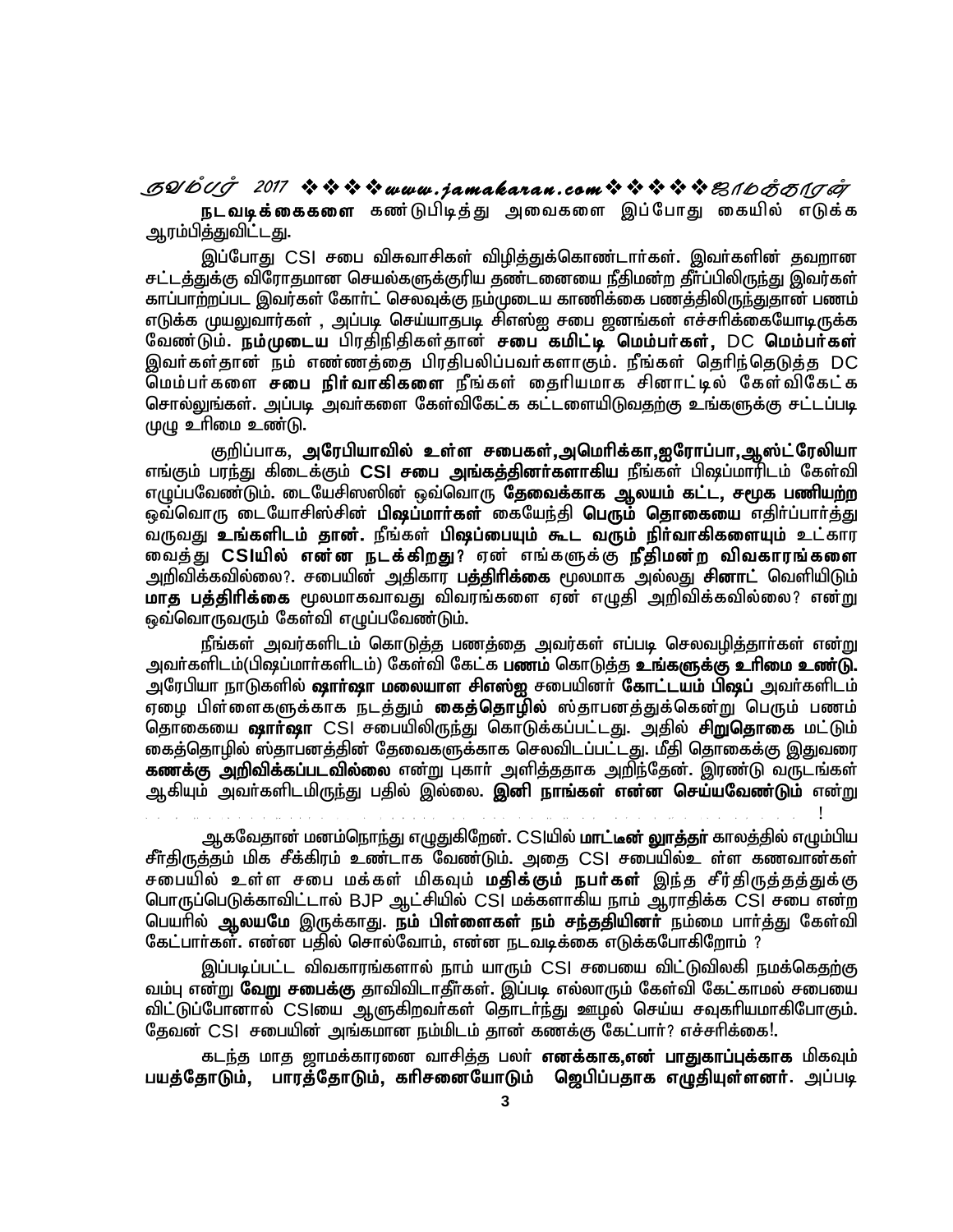எழுதியவா்களுக்கும், போன் வழியாக விசாாித்தவா்களுக்கும், **ஜெபித்தவா்களுக்கும்** நன்றி கூறுகிறேன். **என்னைக்குறித்து கவலை வேண்டாம்.** என்னை எழுத வைத்த நம் ஆண்டவரினஅனுமதியில்லாமல் எனக்கு ஒன்றும் நேராது. அப்படியே கன்வென்ஷனில் பேச தடையோ,பிரச்சனையோ உண்டாக்கினாலும் எனக்கு பிரச்சனையில்லை.அவைகயெல்லாம் நான் எதிா்ப்பாா்த்ததுதான். இவைகளை உங்கள் நன்மைக்காகவும் நம்முடைய 24 CSI சபைகளின் நன்மைக்காகவும் மாத்திரம் இவைகளை எழுதினேன். நீங்கள் இதற்காக எப்படி செயல்படமுடியுமோ அவரவர்கள் சிஎஸ்ஐ டையோசிஸ்ஸில் உள்ளவர்கள் கூடி யாவரும் ஆங்காங்கே கூடி ஜெபித்து செயல்படுங்கள். உண்மையுள்ள பல **ஆயா்கள்** CSJயில் உண்டு. அவர்கள் உங்களோடு இணையாமல் வெளியிலிருந்து உங்களுக்கு ஆலோசனையும், விவரங்களையும் அளிப்பாா்கள். **SUDUJ 2017 ななななwww.jamakaran.comななななな**思イbああけの

- இந்த ஜாமக்காரன் சிஎஸ்ஐ அல்லாத மற்ற வாசகர்களுக்கு பிரயோஜனப்படாது. குறிப்பாக வெளிநாடுகளில் வாழும் ஜாமக்காரன் வாசகா்களுக்கு இந்த மாத ஜாமக்காரன் சோர்வை உண்டாக்கும். பொருத்துக்கொள்ளுங்கள். சிஎஸ்ஐ சபை பிரச்சனைகளை விட்டுவிட்டு அதை தொடர்ந்து நான் எழுதியுள்ள வசன செய்திகளை வாசித்து பயன்பெற கேட்டுக்கொள்கிறேன்.

- இந்த மாத ஜாமக்காரன் அனைத்து மாநிலங்களிலும் உள்ள சிஎஸ்ஐ சபை விசுவாசிகளுக்காக மட்டும் எழுதப்பட்டதாகும்.

- உங்கள் அனைவருடைய ஜெபகுறிப்புகளுக்காகவும் ஜெபம் ஏறெடுக்கப்பட்டது. நீங்கள் ஆன்லைன் மூலமாக, பேங்க் வழியாக அனுப்பிய காணிக்கை வந்து சேர்ந்தது. சிலருக்கு மட்டும் இன்னும் ரசீது அனுப்பவில்லை. மணியாடர், காசோலை வழியாக காணிக்கை அறைப்பிய அனைவருக்கும் இயேசுகிறிஸ்துவின் பெயரால் நன்றி கூறுகிறேன்.

- கடந்த மாதங்களில் நடந்த எல்லா கன்வென்ஷன் கூட்டங்களும் கிராம ஊழியங்களும் ஆசீர்வாதமாக நடந்தேறியது. பெரும் மழை பெய்தும் கூட்டங்களுக்கு சிறிதும் பாதிப்பு இல்லாதபடி கர்த்தர் கருணை காட்டினார்.

கர்த்தரின் கிருபை நம் அனைவரோடும் இருப்பதாக.

கர்த்தரின் பணியில்

டாக்டர் புஷ்பரா<u>ஜ்</u>

# முக்கிய அறிவிப்பு

டாக்டர். புஷ்பராஜ் (ஜாமக்காரன்) என்ற பெயரில் எனக்கு வாட்ஸ்அப், பேஸ்புக் எதுவும் இல்லை. என் பெயரிலோ, ஜாமக்காரன் பெயரிலோ யாரைக் குறித்தாவது எழுதப்பட்டிருந்தால் அல்லது புகைப்படங்கள் வெளியிட்டிருந்தால் அதற்கும் எனக்கும் அந்த வாட்ஸ்அப், பேஸ்புக்கிற்கும் எந்த சம்பந்தமும் இல்லை என்பதை இதன்மூலம் அறிவிக்கிறேன்.

அப்படி எதையாவது என் பெயரில் அல்லது ஜாமக்காரன் பெயரில் கண்டால<mark>்</mark> **clNd vdf;F mwptpf;fNtz;LNwd;. - lhf;lh; G\;guh[;**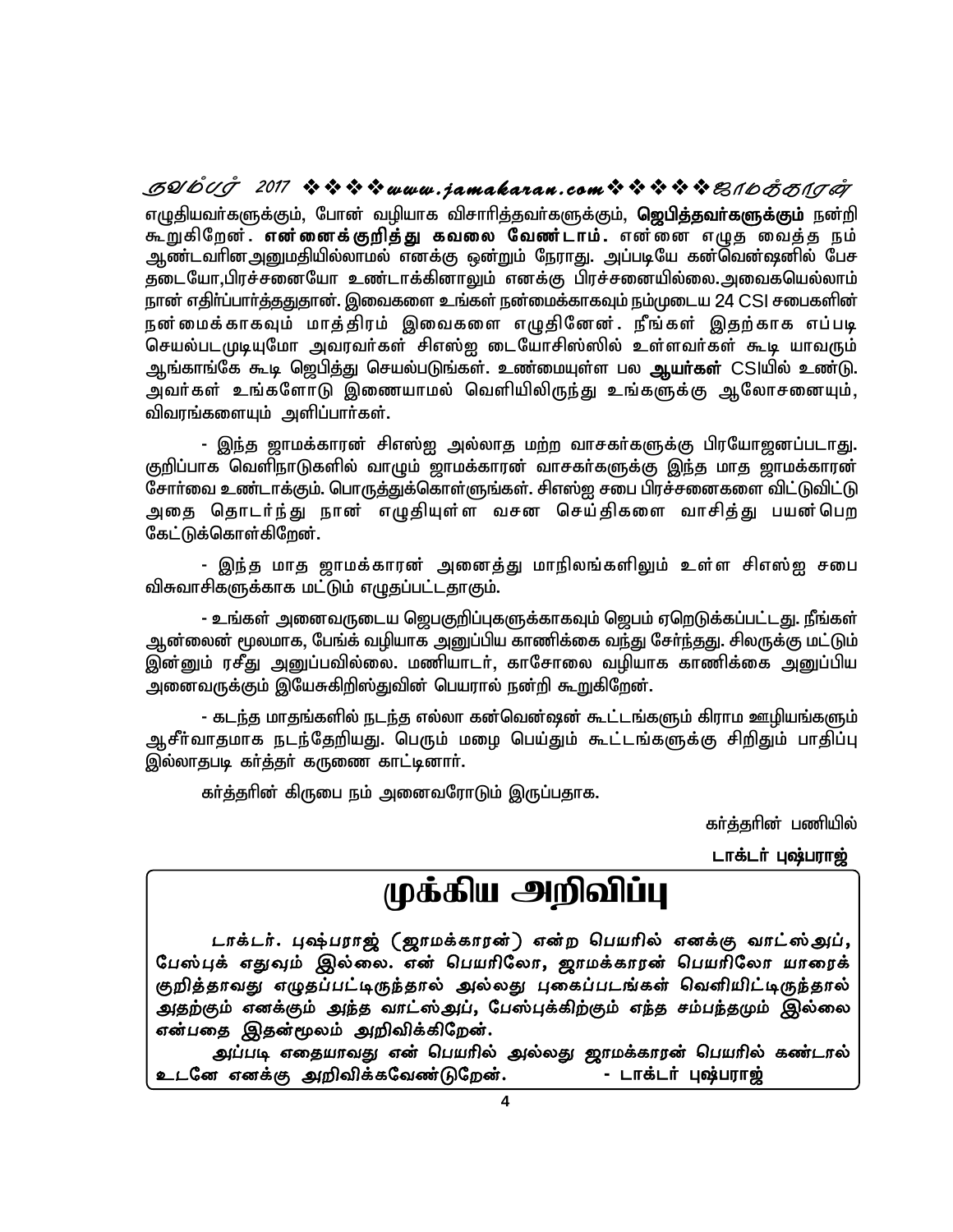# $C.S.I.$  சபைகளின் விசுவாசிகளுக்கு வருடங்களாக மறைக்கப்பட்ட இரகசியம் சபையா? கம்பெனியா?

நம்முடைய, CSI சபையைப்பற்றிய சரித்திர விவரம் அறியாமல் CSI சபைகளில் ஆராதித்துக் கொண்டிருப்பவர்கள் ஏராளம். ஒரு சிலர் சபையைப்பற்றிய விவரத்தை மேலோட்டமாக மட்டும் அறிவார்கள். இப்போது **CSI சபைக்குள்** பல பிரச்சனைகளைக்கு<u>றித்து</u> நீதிமன்றம் விசாரிக்க ஆரம்பித்த உடன் சபை கான்ஸ்டிட்டிடியூசன் செயல்களும் (CSITA) CSI Trust Associa $t$ ion ஆக பதிவு செய்யப்பட்டபோது இருந்த **கம்பெனி** சட்டத்துக்கும் மிகப்பெரிய வித்தியாசத்தை கண்டுபிடித்துள்ளார்கள். அரசாங்கம் <u>அனுமதித்த</u> **கம்பெனி** சட்டங்களை மீறி **அரசாங்க சட்டத்துக்கு** விரோதமாக CSI தலைமையின் செயல்பாடுகள் இருப்பதாகவும் குறிப்பாக **CSI சினாடின்** செயல்களும் சட்டத்துக்கு விரோதமாக இருப்பதை **நீதிமன்ற தீர்ப்புகள்** மூலம் வெளி உலகம் <u>அறிந்த</u>து CSJயில்உள்ள முக்கியமான சிலரும் அவைகளை <u>அறிந்</u>தனர். இப்போது SFIO துறையினர் முழு CSI சபைகளைக்குறித்தும் விசாரிக்க தொடங்கிவிட்டனர். இதை <u>அறிந்</u>த பல CSI டையோசிஸ்கள் CSI சினாட்டிலிருந்து வெளிவர துடிக்கின்றன. **அரசாங்க தண்டனை** <mark>யிலிருந்து</mark> தப்பிக்கவும் வேறு சில காரணங்களின் அடிப்படையிலும் சிஎஸ்<u>ஜ</u> சினாடிலிருந்து சில சிஎஸ்ற டையோசிஸ்கள் வெளிவர கொடங்கிவிட்டன.

## $CSI$  திருநெல்வேலி டையோசிஸ்

நான் ஏற்கனவே ஜாமக்காரனில் குறிப்பிட்டதுபோல CSIயிலிருந்து முதல் வெளியேற்றம் தென்இந்தியாவில் உள்ள CSI திருமண்டலங்களில் மிகப்பெரிய டையோசிஸ்ஸான CSI திருநெல்வேலி டையோசிஸ் ஆகும்.

இப்போது **திருநெல்வேலி டையோசிஸ்** சபைகளின் பெயர் பலகையிலும், லெட்டர்ஹெட்டிலும் CSI என்பதை முழுவதுமாக நீக்கிவிட்டனர். <u>அதற்கு ப</u>திலாக TDTA Church TDTA Hr. Sec. School இப்படி அனைத்திலும் CSI என்பதை நீக்கிவிட்டனர்.

முதலாவது CSI பிஷப் **Rt. Rev. J.J. கிறிஸ்துதாஸ்** அவர்கள் பதவி நீக்கம் செய்யப்பட்டார். இவர்தான் **புதிய சட்டதிருத்தம்** கொண்டுவர அதில் **பிஷப், ஆயர்களின்** ஒய்வு வயது 65லிருந்து 67ஆக மாற்றி கமிட்டி<sub>,</sub> அங்கீகாரம் பெற குறுக்குவழியில் **நெல்லை கத்தீட்ரல்** சபையில் பயங்கர **எதிர்ப்புக்கு மத்தியில் எலக்ஷன் நடத்தமுடியாமல்** சட்டதிருத்தம் ஏகமனதாக நிறைவேறியது என்பதை கூறமுயன்றபோது பலர் மேடையில் ஏறி **பிஷப்** கையிலிருந்து மைக்கை பிடுங்கினர். உடனே **பிஷப்** சட்டதிருத்தம் ஏகமனதாக நிறைவேற்றப்பட்டது என்று சத்தமாக கூற உடனே போலீஸ் அவரை அப்புறப்படுத்தியது. இப்படி தவறான முறையில் சட்டதிருத்தம் கொண்டுவர **மாடரேட்டர்** அவர்களின் **கள்ள திட்டத்துக்கு** துணைபோன காரணத்தால் இன்று CSIயின் பழைய சட்டப்படி 65வது வயதிலேயே டையோசிஸ் அவரை **பதவிநீக்கம்** செய்தது. வரும் 2018 மார்ச் மாதம் CSIயின் பழைய சட்டப்படி **பிஷப் அவர்கள் ரிட்டயர்ட்** ஆகிறார். **கள்ள வழிகளில்** ஒய்வு வயதை கூட்ட அவர் முயன்றதால் **தேவ கோபத்துக்குள்ளானார்.**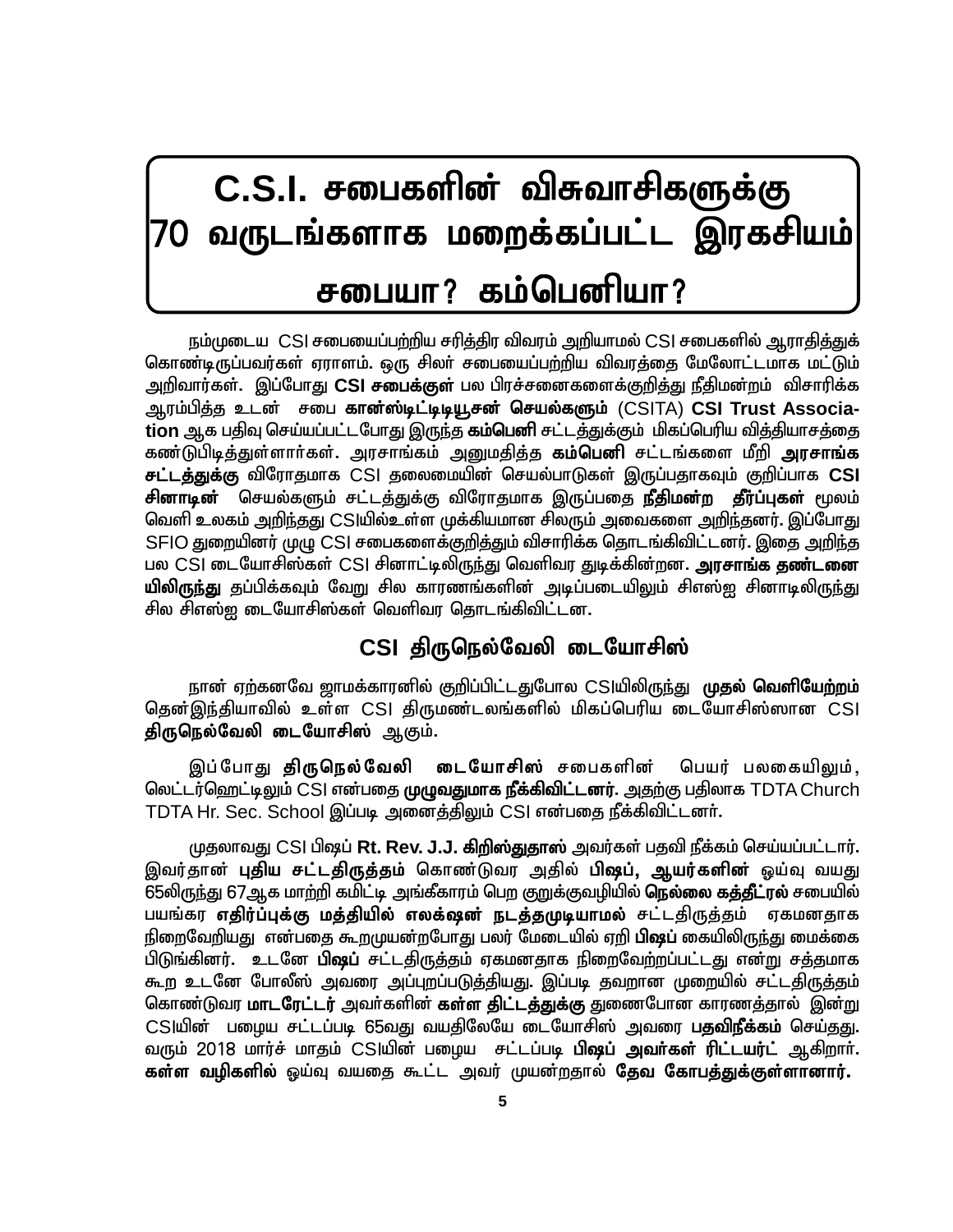### **SUDUS** 2017 ※※※※www.jamakaran.com※※※※BIDあOIG

இப்போது அவரின் பிஷப் பதவிபோனவுடன் மக்களுக்கு **பிஷப்** மேலுள்ள மரியாதையும் போயிற்று பயமும் நீங்கிற்று. அதனால் அவர்மேல் சில பெண்கள் **பாலுறவு** புகார்களை கூற ஆரம்பித்துவிட்டனர். **களக்காடு,திருநெல்வேலி,பாளயங்கோட்டை** போன்ற இடங்களிலிருந்தெல்லாம் புகார்கள் எழுந்தன. **இவர் ஆயராக ஊழியம்** செய்த ஒரு சபையிலிருந்து சில **புகார்களும் பிஷப்புக்கு** எதிராக இப்போது எழும்ப ஆரம்பித்துவிட்டது.

இப்போது **திருநெல்வேலி டையோசிஸ்** நிர்வாகத்தை Vice Chairman, Lay செக்ரட்டரி <u>அ</u>வரோடுள்ள புதிய நிர்வாக கமிட்டி ஏற்றெடுதுள்ளது. இவர்கள் கல்லூரி பிரின்சிபால், லெக்சரர் ஆகிய பதவி நியமனங்கள், மற்ற **பதவிகளுக்கு நியமனங்களை எதிர்ப்புகள் எதுவும் இல்லாமல்** அமைதியான முறையில் நிறைவேற்றியிருப்பதாக கேள்விப்பட்டேன்.

# நெல்லை டையோசிஸ் இப்போது கம்பெனி நிர்வாகத்தின் கீழ் வ<u>ந்தத</u>ு.

**fk;ngdp** BNghu;by; 9 Ngu; cz;L. mjpy; **Nru;Nkdhf Mrs.Vijila** mtu;fSk;> Mr. Rathan Tata அவர்கள் உட்பட 8 டைரக்டர்கள் சேர்ந்து தங்கள் நிர்வாக வேலையை தொடங்கிவிட்டதாக அறிந்தேன். இனி இவர்கள்தான் **திருநெல்வேலி டையோசிஸ்க்கு புதிய** பி**ஷப்** ஒருவரை நியமிப்பார்கள். (எலக்ஷன் நடக்காது) இந்த புதிய மாற்றத்தில் புதிய நிர்வாகத்தால் நெல்லை டையோசிஸ்ஸில் உள்ள சபைகள் எப்படி **ஆன்மீகத்தில் வளருமோ?** என்பதை பொருந்திருந்துதான் பார்க்கவேண்டும்.

## மெட்ராஸ் டையோசிஸ்

**திருநெல்வேலி** டையோசிஸ்க்கு அடுத்ததாக CSIயிலிருந்து வெளியேறப்போவது **மெட்ராஸ்** CSI டையோசிஸாக இருக்கலாம் என்று கூறப்படுகிறது. அதை தொடர்ந்து **திருச்சி-**தஞ்சாவூர் சிஎஸ்<u>ஐ</u> டையோசிஸ்ஸீம் பிரிய போவதாக கேள்விப்பட்டேன். ஆந்திராவிலும் CSI டையோசிஸ்ஸிம் CSIயிலிருந்து பிரிய அங்கு சில டையோசிஸ்கள் யோசிக்கிறதாக அறியப்படுகிறது. இப்படி நடந்துவிடக்கூடாது என்பதற்காகதான் பல வருடங்களுக்கு முன்பே 35 வருடங்களுக்குமுன் நியமித்த**்பால் கமிஷனின்** அறிக்கையின் ஆலோசனைப்படி CSIயில் Reformation உண்டாக பி**ஷப்மார்களும்,ஆயா்களும்** சபை சொத்துக்களை விற்காமல் பண விஷயத்தில் தலையிடாமல் சபை மக்களின் ஆவிக்குரிய வளர்ச்சியில் மட்டும் அவர்கள் கவனம் செ<u>லுத்து</u>ம் ஏற்பாடுகளை செய்ய ஜாமக்காரனில் எழுதினேன். அப்படி செய்திருந்தால் பி**ஷப்மார்களுக்கும் , ஆயர்களுக்கும்** இந்த கெட்ட பெயர் வந்திருக்காது. CSI சபைகளும் **உடைந்து போகாதிருந்திருக்கும்.** ஆனால் இப்போது பிரச்சனை **தலைக்குமேல்** போய்விட்டது.

## $C.S.I.$  சபை தோன்றிய வரலாறு

16ம் நூற்றாண்டுகளில் **ஐரோப்பா கண்டத்தில்** அனைத்து நாடுகளும் வளர்ச்சியை நோக்கி போய்கொண்டிருந்தது. குறிப்பாக (Industrial Revolution) தொழில் புரட்சியை நோக்கி ஓடிக்கொண்டிருந்த நேரமது **ஐரோப்பியர்களின்** நாட்டில் உள்ள ஆலைகளுக்கு **பருத்தி, சணல்** தேவைப்பட்டது. அந்த பொருள் கிடைக்கும் இடமாக அவர்கள் **இந்தியாவை** கண்டறிந்தனர்.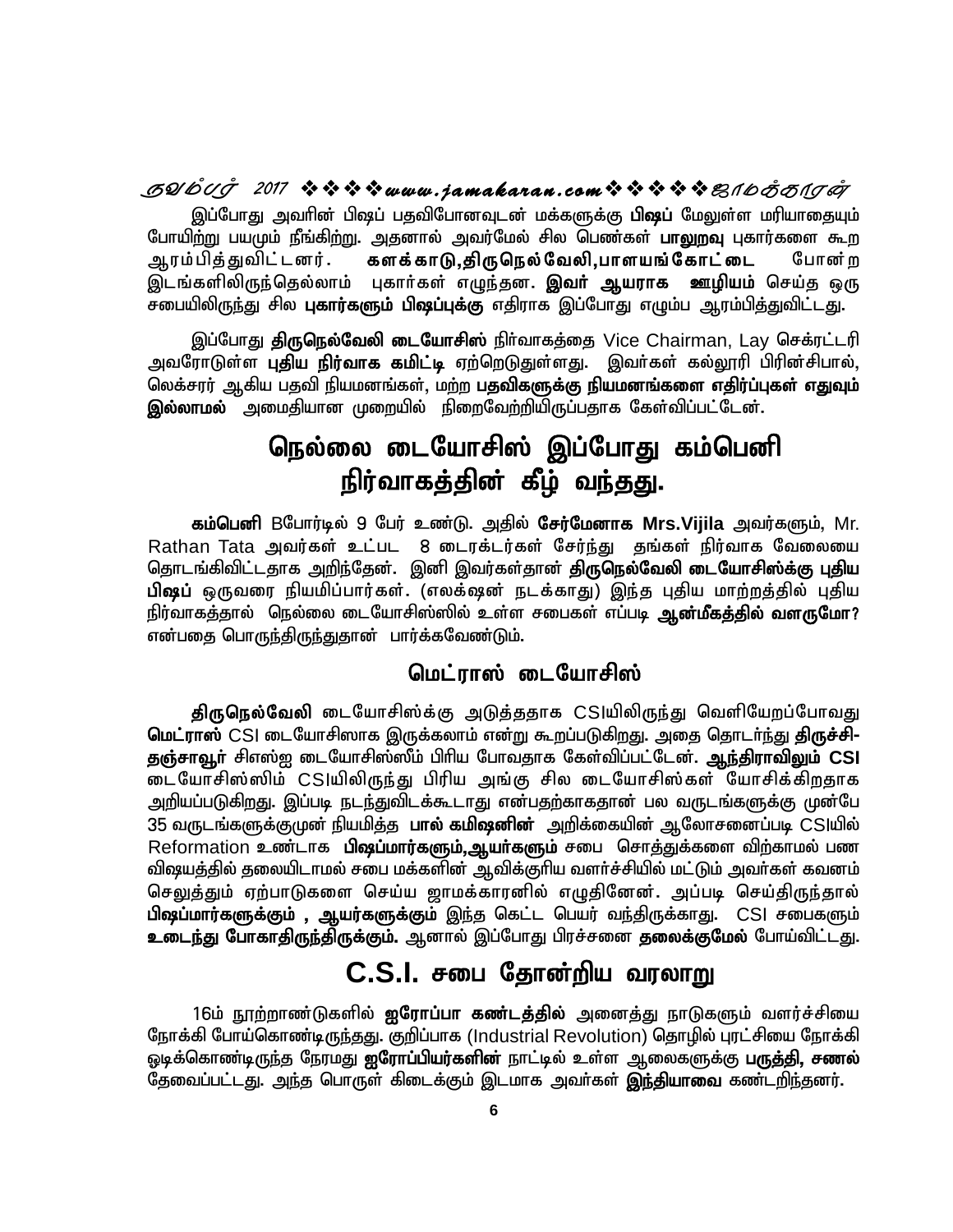**SYmTo <sup>2017</sup> www . jamaka ran . com\_ôUdLôWu** இந்தியாவின் வளங்களை அவர்கள் தங்கள் உபயோகத்திற்காக பயன்படுத்த பருத்தி சணல் ஆகியவைகளை சேகரித்து ஏற்றுமதி செய்ய <u>ஐ</u>ரோப்பிய ராஜ்ஜியங்களிலிருந்த பலர் இந்தியா வந்தடைந்தனர். அப்படி வந்தவர்களில் சிலர் **இந்தியாவிலுள்ள அறியாமையையும்** <mark>ஏழ்மையையும்</mark> கண்டு மனமுருகி இந்திய மக்களுக்கு தங்களுடைய எல்லா சேமிப்புகளையும் அற்பணித்து **பாடசாலைகள் பணிது,வயோதிகர்,முடவர்,செவிடர்,குருடர்களை** பாதுகாக்க தனி ஏற்பாடுகள் செய்து **கல்லூரிகள்,தொழில்கூடங்கள்,மருத்துவமனைகளையும்** ஆங்காங்கே நிறுவினர்.

அன்று இந்தியாவில் வாழ்ந்த மக்கள் தாங்கள் **எதைகண ்டு பயந்தார்களோ** அதையேயெல்லாம் **கடவுள்** என நம்பினர். அவர்களுடைய இப்படிப்பட்ட **அறியாமையை** அக<u>ற்றுவதற்</u>காக ஆலயங்களை நிறுவி இயேசுவை உண்மையான அன்புள்ள தெய்வமாக அவர்களுக்கு அறிவித்து இந்தியாவிலுள்ள மக்களும் தங்களைப்போல வளமாக வாழவும் வளரவும் வேண்டும் என்று அவர்கள் ஆசைப்பட்டனர். அந்த சூழ்நிலையில் இந்திய நாடு <mark>சுதந்திரத்தை</mark> நோக்கி சென்று கொண்டிருந்தது. அப்போது ஏற்கனவே இந்தியாவில் பல்வேறு விதமான **தொண்டுபணிகளை** அறங்கேற்றி வந்த **கிறிஸ்துவ குழுக்களுக்கு மத்தியில்** ஒரு **ஒருங்கிணைப்பு** தேவைப்பட்டது. அதற்காக அவர்கள் ஒருங்கிணைப்பு ஏற்பாடு ஒன்றை ஏற்படுத்தினர். அந்த நல்ல ஐரேப்பியமக்கள் தங்களுடைய **இந்தியாவிலுள்ள சொத்துக்களை** அந்த **ஒருங்கிணைப்பு குழுவிடம் ஒப்படைத்து** தாங்கள் ஆரம்பித்த **சமூகதொண்டின்** நோக்கம் முடிவடைந்தது என்று திருப்தியடைந்தனர்.

உலகின் வெவ்வேறு நாடுகளிலிருந்தும் **இந்தியாவுக்கு** வந்த வெவ்வேறு குழுக்களின் வித்தியாசமான ஆ**ராதனைகளை அவரவர்கள் தங்கள் நாட்டு ஆராதனை வழிபாட்டு** முறைகள்படி **வெவ்வேறு விதமாக ஆராதனை** செய்து வந்தனர். அதே சமயம் இந்த சபையினர் நடத்தும் சபை ஆராதனை,தொண்டு நிறுவனங்கள் இவை யாவையும் அன்று அவர்கள் ச<u>ிறந்</u>த முறையில் நடத்துவதைக்கண்டு இந்தியாவை ஆண்ட அன்றைய **பிரிட்டீஷ் அரசும்** இதர மதத்தினரும்கூட தங்கள் சொத்துக்களையும் தொண்டு செய்ய **ஏராளமாக பண உதவி களையும்** இவர்களிடம் **தானமாக** வழங்கினர். <u>ஜ</u>ரோப்பிய நாடுகளில்உள்ள மற்ற அனைத்து நாடுகளில் உள்ளவர்களும் இந்த **சமூக நற்பணியில்** அவர்கள் <mark>பங்களிப்ப</mark>ு ஏற்கனவே இருந்தபடியால் இந்தியாவில் **சமூக தொண்டு** செய்துவந்த குழுக்களுக்கிடையில் **ஆராதனை வழிபாட்டு முறையில்மட்டும்** கண்ட வித்தியாசத்தால் இவர்களுக்குள் அவ்வப்போது **கருத்து வேறுபாடு** உண்டாயின என்று அறிந்தனர். மேலும் ஒரே சபை பெயரில் உள்ள ஒரே தலைமையின் கீழ் பணியாற்றும் நிலையில் இவர்களுக்குள் **கருத்தெற்றுமை உண்டாகமல்**போனது. ஆகவே (திருநெல்வேலி டையோசிசன் டிரஸ்ட் அசோசியேசன்) TDTA, SBG, CMS, LMS, SIUC, Travancore Trust (திருவிதாங்கூர் தொண்டு நிறுவனம்) என அநேக நிறுவனங்கள் தனிதனியே தொடங்கப்பட்டு இயங்கின.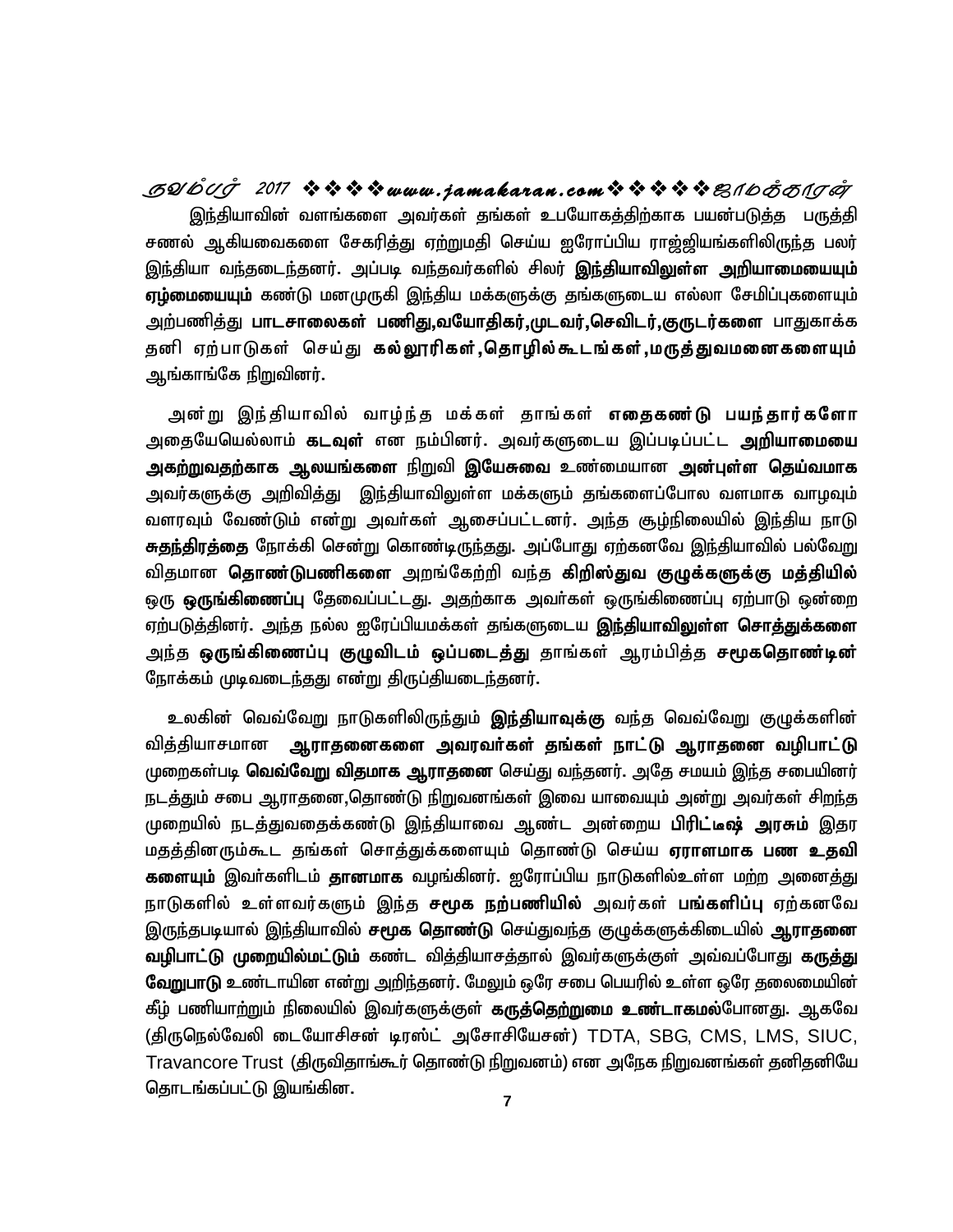### **SYmTo <sup>2017</sup> www . jamaka ran . com\_ôUdLôWu**

திருநெல்வேலி டையோசிஸ் TDTA 1919ம் ஆண்டு அன்றைய பிரிட்டிஷ் அரசின் முறைப்படி கம்பெனி சட்டப்படி பதிவு செய்யப்பட்டு அதன் பல்வேறு வகையான சமூக பணிகளைச் செய்ய பாடசாலைகள்,**மருத்துவமனைகள்,விவசாயம்,சிறியரக தொழிற் சாலைகள்** போன்ற பலவற்றை நிறுவி **சபை ஆராதனையுடன்** சமூக தொண்டையும் இணைந்து செய்து வந்தது. இதைப்போல அன்று இந்தியாவில் இருந்த பல **நூறு சிறுசிறு டிரஸ்ட் தொண்டு** நிறுவனங்களும் தங்கள் நாட்டு முறைப்படி தங்கள் சிஸ்டம்போல் தொண்டுகளையும் ஆராதனையும் நடத்தி வந்தனர். அந்த குறிப்பிட்ட காலங்களில் **திடீா்** என்று ஏற்பட்ட சில அசாதாரண சூழ்நிலை காரணமாகவும் ஐரோப்பிய மிஷனரிகள் உடனே இந்தியாவைவிட்டு வெளியேறவேண்டும் என்று அரசாங்க நிர்பந்தத்தால் சில ஐரோப்பிய நாடுகளிலுள்ள நிறுவனங்கள் இந்தியாவில செய்துவந்த தங்கள் பணியை குறைத்து **தாய் நாட்டுக்கு** நிரந்தரமாக குடியேற வேண்டி அவரவர்கள் பொறுப்பில் இருந்த அனைத்து தொண்டு நிறுவனங்களையும் **ஒன்றாக இணைக்க** ஆசைப்பட்டனர்.

LMS,SBG போன்றவர்கள் SIUC என்ற பெயரில் ஏற்கனவே இணைந்து செயல்பட்டுக் கொண்டிருந்தது. **தென் இந்தியாவில் உ**ள்ள பல்வேறு **தொண்டு நிறுவனங்களையும்** ஒன்றாக்கி இணைத்து நடத்தும் எண்ணம் கொண்ட ஒரு குறிப்பிட்ட அமைப்பிடம் தங்கள் பொருப்பில் உள்ள **சமூக பணியை** ஒப்படைத்தனர். அந்த குறிப்பிட்ட அமைப்பு தொடர்ந்து அரசாங்க சட்டப்படி செயல்பட 1939ம் வருடம் **செங்கல்பட்டு பதிவு அலுவலகத்தில் (ரிஜிஸ்டர்** <mark>ஆபீஸில்</mark>) வ<u>ைத்து</u> ஒரு ஒப்பந்தம் செய்து அரசாங்க பதிவும் செய்து <u>அந்த</u> அமைப்பிடம் ஒப்படைத்துவிட்டு அன்றைய அரசாங்கத்தால் <u>ஐ</u>ரோப்பியர் **தங்களின் தாயகம்** செல்ல கட்டாயப்படுத்தப்பட்டனர். அதன் பிறகும் மற்ற அமைப்புகள் இவர்களோடு **இணைவதில் ஏற்பட்ட சில சிக்கல்களால்** அனைத்து **குழுக்கள், சபைகள்** ஆகியவற்றின் இணைப்பு முயற்சிகள் ஏனோ தாமதம் ஆகியது.

1947ல் இந்தியா சுதந்திரம் அடைந்த பிறகு இந்த அமைப்பினர் **அன்றைய சுதந்திர இந்திய** அரசாங்கத்தின் புதிய சட்டப்படி ஒரு புதிய பதிவுடன் ஒன்றாக இணைய முடிவு செய்து பிரிட்டிஷ் காலத்து இந்திய அரசின் ஆட்சியின் ஒப்பந்தத்தை மாற்றி அப்போது இந்தியாவில் சுதந்திரம் அடைந்தபின் இயற்றிய **இந்திய அரசியல் அமைப்பு** சட்டத்தின்படி ஒரு **புதிய** <mark>அமைப்பை</mark> ஏற்படுத்தி அதற்கென சட்டம்(Constitution) இயற்றி தொடர்ந்து மக்கள் அதன் பயனை பெற 1913 **கம்பெனி சட்டத்தில்** கீழ் பதிவு செய்ய வெவ்வேறு சபைகளும் அமைப்புகளும் ஒன்றாக இணைய தீர்மானித்தது. 1947 ம் வருடம் செப்டம்பர் மாதம் 26ம்ட தேதி (112/1947) CSITA என்ற **புதிய அமைப்பு முறையாக** சட்டப்படி உதயமானது.

ஏற்கனவே ஒத்துக்கொண்ட ஒப்பந்தத்தின்படி இதர அமைப்புகள் யாவும் தங்கள் அனைத்து சமூக தொடர்பு பணிகளையும், சொத்துக்களையும், சபைகளையும் CSITA Companyயில் இணைக்கும் என எதிர்பார்த்த முறையில் இணைக்கப்பட்ட தாமதமானதால்(TDTA திருநெல்வேலி டையோசிஸ்) இன்று வரை CSITA Companyல் தன்னை முழுவதுமாக இணைத்துக்கொள்ளவில்லை. ஆனால் CMS 1956ல் தன்னை முழுமையாக CSITA வுடன் இணைத்துக்கொண்டது. அதுபோல பல நூறு சிறு சிறு சபைகளுடன் தொண்டுகளை செய்து வந்த **குழுக்கள் தங்கள் சபைகளையும்,** நிறுவனங்களையும் நடத்திய வெளிநாட்டவா் CSITA வில் மு<u>ற்றிலு</u>ம் இணைத்துகொடுத்துவிட்டு **அரசாங்க நெருக்கடி** கொடுத்ததால் அவா்கள்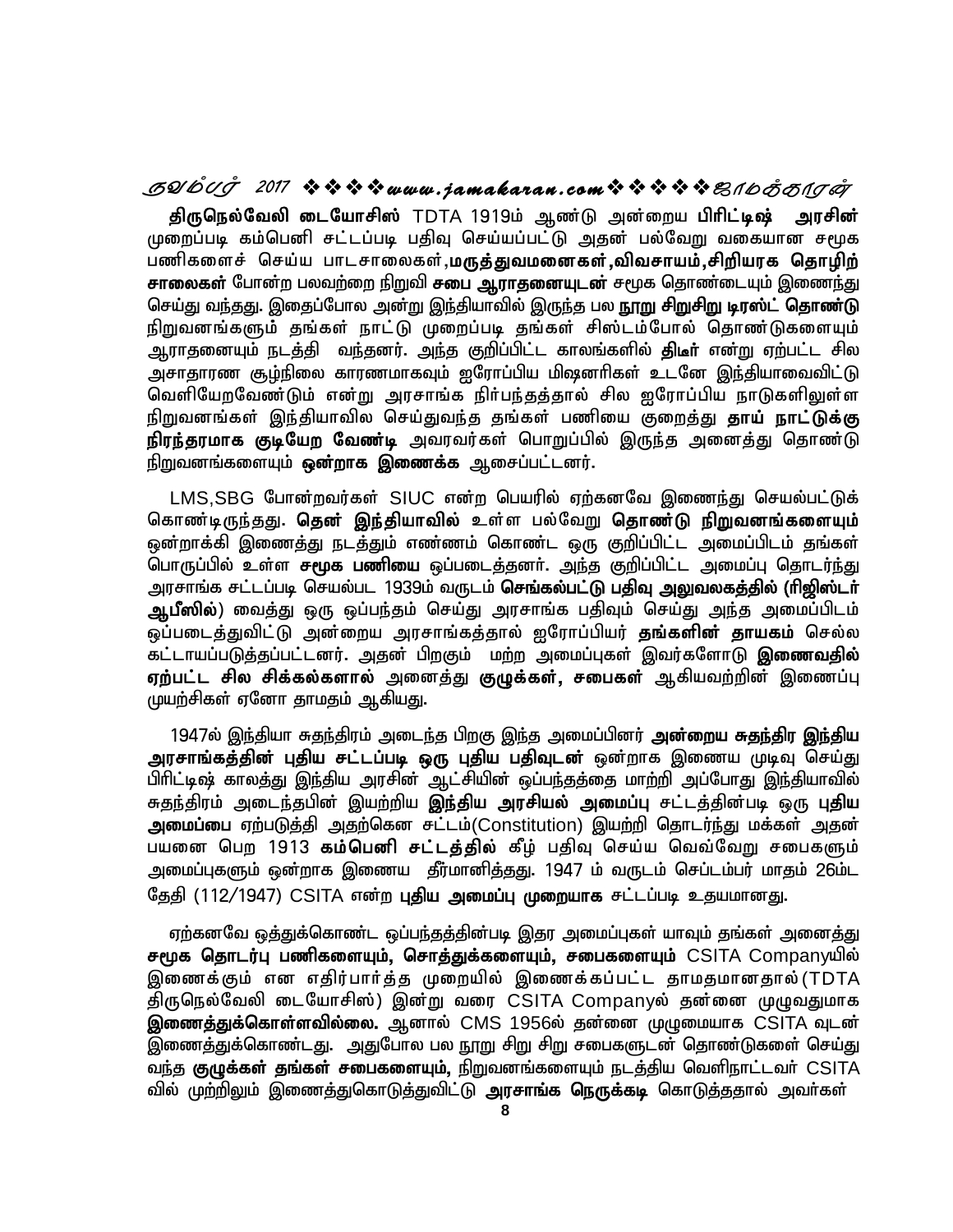**SYmTo <sup>2017</sup> www . jamaka ran . com\_ôUdLôWu** தங்கள் தாயகம் திரும்ப வேண்டிய கட்டாயத்திற்குள்ளாயினர். பல ஆயிரம் **தனியார் ஸ்தாபனங்கள்கூட** தங்கள் சொந்த சொத்துக்களை (CSITA Company யினள் பெயரில் மக்களுக்கு சமூக தொண்டு செய்ய விரும்பி CSITA கம்பெனியிடம் தங்கள் சொத்துக்களை நன்கொடையாக முழுவதுமாக கொடுத்துவிட்டனர். அந்த நட்களில் சென்னையில்மட்டும் ஒரு கத்தோலிக்க **கிறிஸ்தவ இயக்கம். வெள்ளைக்கார பாகிரிமார்கள்** இந்தியாவைிட்டு போகவேண்டி அரசாங்கக்கால் கடுமையாக கட்டாயப்படுக்கப்பட்டபடியால் கங்களின் 243 சொத்துக்களையும் கத்தோலிக்க - சிஎஸ்ஐ உபதேச வித்தியாசம் பாராமல் மக்களின் நன்மைக்கென்று அப்படியே CSITA Companyயிடம் முழுமையாக ஒப்படைத்து தாங்கள் **கத்தோலிக்க சபை** பெயரில் செய்து வந்த அந்த **சமூக தொண்டை** தொடர்ந்து செய்ய வேண்டும் என்று CSITA வை பணித்தது (கேட்டுக்கொண்டது).

<u>= CSITA **கம்பெனியின்** மூல விதிகளின்படி அத</u>ன் **வருமானத்தை** யாரும் யாருக்கும் பகிர்தளிக்ககூடாதபடி அதன் **பலனை பயனாளிகளுடைய** ஆலோசனையின்படி நலிவுற்ற **ஏழைகளை** சென்றடைய வேண்டும் என்பதுடன் அதற்காக **எந்த கட்டணமும்** (சர்வீஸ் சார்ஜ்) யாரிடமும் வசூலிக்கப்படகூடாது என்பது CSITA வின் நோக்கமும் **மூல சட்டமுமாகும்.** 

CSITA வின் அனைத்துவித பணியாளர்களையும் (**பேராயர்கள் உட்பட) பணியமர்த்துதல்.** சம்பளம் வழங்குவது ஓய்வூதிய பலன் வழங்குதல் என அனைத்தும் CSITA Company தான் செய்ய வேண்டும் என அதன் விதி 3d மற்றும் eல் கூறபட்டள்ளது. அதுபோல அதன் **நிா்வாகிகள்** எந்த ஊதியமும் இதிலிருந்து பெறக்கூடாது என்று அதன் **மூலவிதி4ல்** தெளிவாக கூறப்பட்டுள்ளது. அந்த **சட்டவிதியைமீறி நிர்வாகிகள்** யாராவது ஊதியம் பெறும்பட்சத்தில் அவர்கள் முழுமையாக **தண்டிக்கப்படவேண்டும்** என அதன் **விதி 6ல் தெளிவாக** கூறப்பட்டுள்ளது.

சுதந்திரம் அடைந்த புதிய இந்திய அரசும் CSITAவின் முழு **வருமானத்திற்கும்** (12A) மற்றும் 80Gன்படி **வருமானவரி விலக்கும்** வழங்கியுள்ளது. அதாவது CSITA Company க்கு அல்லது சபைக்கு நன்கொடை, காணிக்கை, உறுப்பினர் சந்தா (Subcription) கொடுப்பவர்கள் அதன்  $\bm{\eta}$ சீதை தாங்கள் வருமான வரி செ<u>லுத்து</u>ம்போது சமர்பித்தால் அவர்களுக்கும் **வரிவிலக்கு** கிடைக்கும். அதுபோல் கம்பெனியின் சபையின் **வருமானத்திற்கும் முழுமையான வரி** விலக்கும் அரசாங்கம் வழங்கியுள்ளது. ஏனெனில் CSITA Company தொண்டு செய்தல் என்பதை தங்கள் பிரதானமான நோக்கமாகவே கொண்டிருந்தது. மற்றும் அது **பதிவுசெய்யப்பட்ட** சட்ட திட்டத்தின்படியும், அது சார்ந்த **கம்பெனிசட்டபடி** மாத்திரமே சபை இயங்க வேண்டும். அத்துடன் மேற்படி விதிகளின்படி ஆரம்பிக்கப்பட்ட எந்த நிறுவனமும் அதன் **மூல சட்டதிட்டங்களை** மாற்ற விரும்பினால் அரசினுடைய முன் **அனுமதிபெறவேண்டும்** என்பதும் அரசு சட்டங்கள் கூறுகிறது. (Section 8 Company Act).

## $CSI$  உதயம்

அந்த காலத்தில் பற்பல **தொழுகை முறைகளில்** இயங்கிவந்த இயக்கங்களுக்கும் சபைகளுக்கும் **ஒரே மாதிரி ஆராதனை, தொழுகை முறை** தேவைப்பட்டதால் CSITA முறைப்படி உருவான அடுத்த நாள் CSITA 27/9/1947 அன்று சனிக்கிழமை 5 பிஷப்கள் **காவி** உடையில் பல சபை பிரிவுகளான **மெதடிஸ்ட்,ஆங்கிலிக்கன்,காங்கிரிகேசனல்,பிரிஸ்பிட்**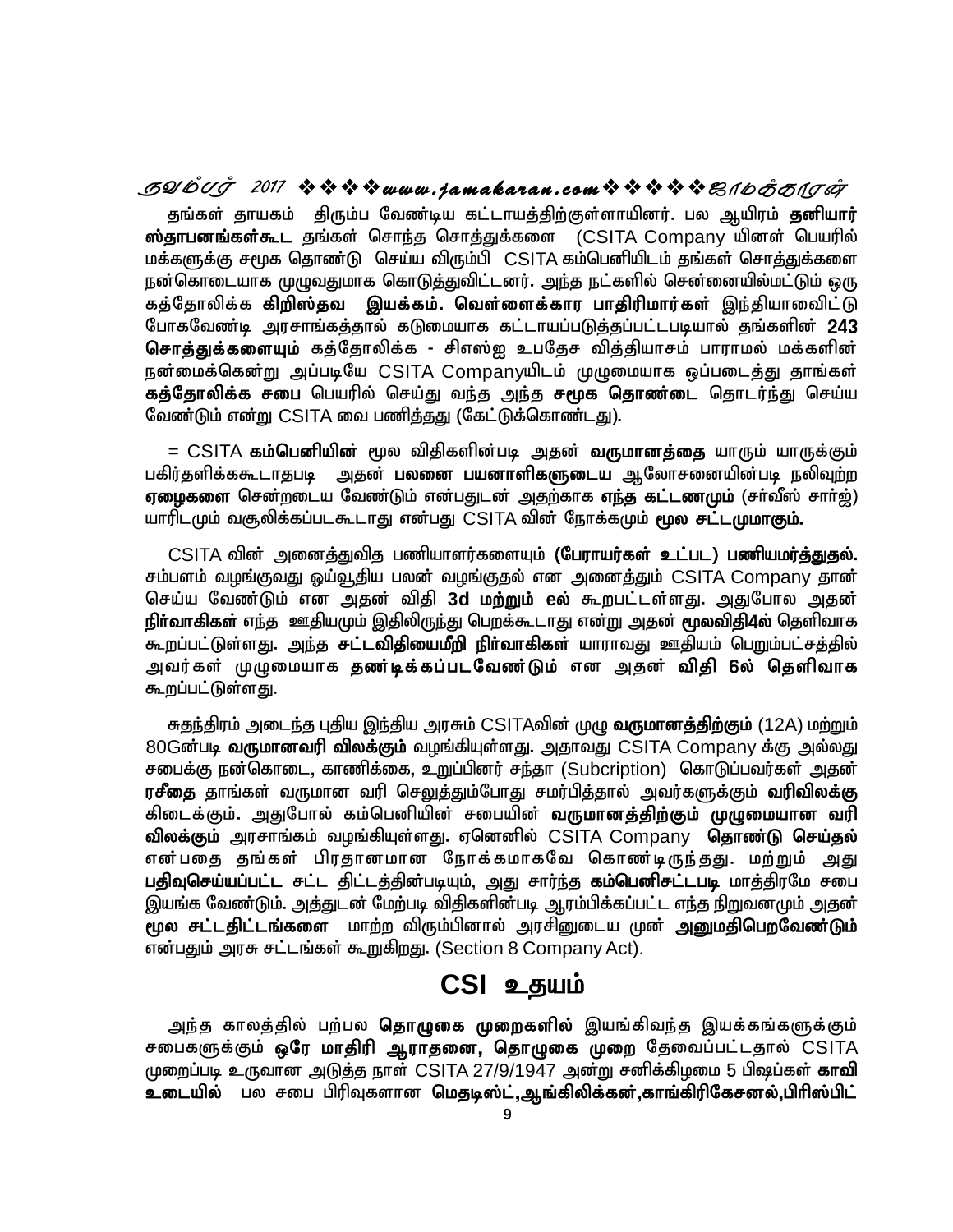**SYmTo <sup>2017</sup> www . jamaka ran . com\_ôUdLôWu டேரியன்** ஆகிய சபைகளை சேர்ந்தவா்கள் யாவரும் ஒன்று சேர்ந்து முதல் முறையாக ஒரே மாதிரியான (லிட்டா்ஜி உபயோகித்து <u>அந்</u>த) **ஆராதனை முறையில்** ஒன்றாக இணைந்து **ஒரே மாதிரியான தொழுகை** செய்தனர். அதாவது CSITA மற்றும் இதர தொண்டு நிறுவனங்களின் சபையினர் ஒன்றாக சேர்ந்து ஒரே மாதிரியான தொழுகை செய்தனர். அதன் மூலம் **ஆராதனை** செய்யும் சபையாக CSI உருவானது. CSITA உருவானபோது C**SI என்ற பெயரில் எந்த சபையும்** அந்த காலங்களில் இல்லை. CSITA தன் பயனாளிகளுக்காக அவர்கள் **அறியாமையை போக்க** அவர்களின் மூடபக்தி பயத்திலிருந்து விடுபட அவர்களின் சபை **ஆராதனைக்காக CSIயை தோற்றுவித்தது அவ்வளவே!.** அதன் பின்னர் மேலை நாட்டு புதை முன்பார்.<br>பினக செய்தனர். அத்து மானபோது **CSI**<br>19 தன் பயனாளிக்<br>பத்திலிருந்து விடுப<br>வ**ளவே!.** அதன் பி மிஷனரிகள் பல்வேறு நிலைகளில் இந்தியாவிலிருந்த தங்கள் **சொத்துக்களை** CSITA பெயருக்கு மாற்றினர்.

# CSI சபைக்கு சொத்துக்கள் உண்டா ?

CSI சபைக்கு சொத்துக்கள் இல்லை. CSITA தோன்றுவதற்கு முன்பும் இல்லை, பின்பும் இல்லை. சொத்துக்களை கொடுத்தவர்கள் யாரும் **CSI சினாட்**தான் அதனை கட்டுபடுத்த வேண்டும் என எந்த **உடன்படிக்கையையும்** ஒப்பந்தமும் செய்யவும் இல்லை. Trust ஒப்பந்தத்தில் அவைகளைப்பற்றி எதுவும் எழுதப்படவுமில்லை. அதுபோல CSITA வுக்கும் CSI சபைக்கும எந்த **உடன்படிக்கையும்** இல்லை. ஏனெனில் CSITA **Company யின் சபை** அல்லது **சுவிசேஷ துறைதான்** CSI சபை என்பது ஆகும். CSITA பதிவு செய்யப்பட்டதும் அனைத்து **கல்வி நிறுவனங்கள்** விவசாய நிலங்கள் **மருத்துமனைகள்** இதர நிறுவனங்கள் அனைத்தும் CSITAவின் கட்டுபாட்டில் கொண்டுவரப்பட்டு அதன் முக்கிய நோக்கமான எளியோருக்கும். **நோயாளிகளுக்கும்** இன்னும் மற்ற ஒதுக்கப்பட்டவர்களின் **சமூக பணிகளுக்காக** அப்படிப்பட்ட மக்களுக்கு உதவ ஒப்படைக்கப்பட்டது ஆகும்.

CSITAஅதன் பயனியாளிகளுக்கு **இலவசமாக** (சில்லரை செலவு தவிர்தது) சேவைசெய்து வ<u>ந்தது</u>. ஆராதனை **காணிக்கை, நன்கொடை** மற்றும் CSITA சார்ந்த ஸ்தாபனங்களின் நிறுவனங்களின் **வருமானம்** போன்றவற்றை பயனாளிகளின் **துயர்துடைக்க** பயன்டுத்தியது. இதற்காகவே இந்திய அரசால் **வருமானவரி சலுகையும்** Income Tax Act 12A பெ<u>ற்றது</u>. **போதகர்களை** பணியமர்த்துவதும் **அவர்களின் ஒய்வு ஊதிய பலன்கள்** யாவும் CSITA தான் **நிறுவகிக்க வேண்டும்.** 

### சினாட் என்றால் என்ன ?

பல்வேறு தொண்டு நிறுவனங்கள் **சபை ஆலயங்கள்** யாவும் அன்று தனி தனியே இயங்கிய நிலையில் **வருடம் ஒருமுறை** ஒன்றாக சேர்ந்து பணி அனுபவங்களை **பகிர்ந்துகொள்ள, ஒரு**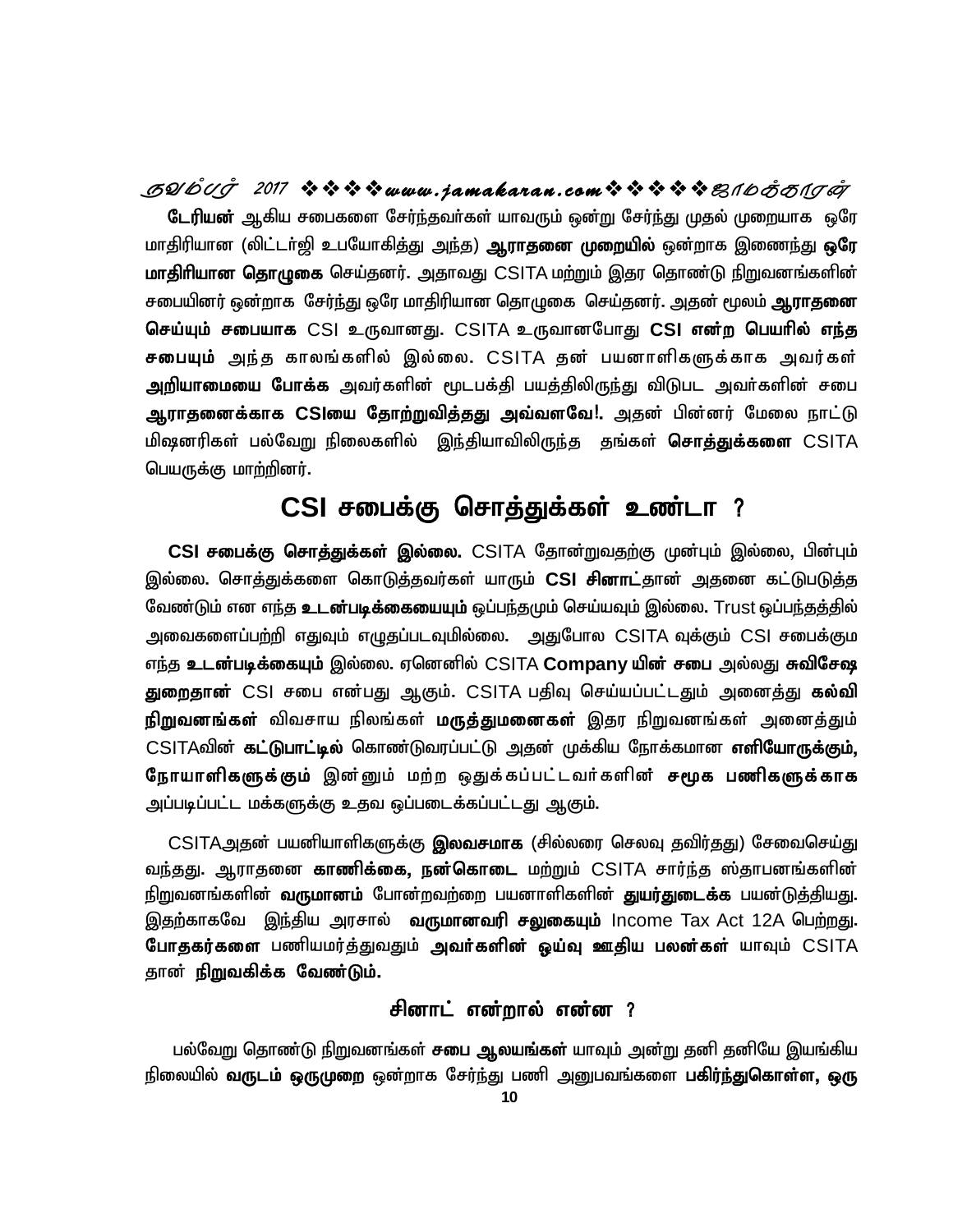**SYmTo <sup>2017</sup> www . jamaka ran . com\_ôUdLôWu** <mark>குறிப்பிட்ட இடத்தில்</mark> அவர்கள் யாவரும் ஒன்றுகூட அதற்கு **தலைமை தாங்கும் பணியை**  $CS$ ITA தான் நிர்வகிக்க வேண்டும்.

#### சினாட் என்றால் என்ன ?

பல்வேறு தொண்டு நிறுவனங்கள் **சபை ஆலயங்கள்** யாவும் அன்று தனித்தனியே இயங்கிய நிலையில் **வருடம் ஒரு முறை** ஒன்றாக சேர்ந்து மேலே குறிப்பிட்டதுபோல பணி அனுபவங்களை பகிர்ந்துக் கொள்ள நிறுவனங்கள்,சபைகள் நடத்துபவா்கள். ஒரு குறிப்பிட்ட இடத்தில் கூடவும் <u>அதற்கு</u> **தலைமை தாங்க** ஒருவரும், அன்றைய **கணக்கு வழக்கு** பதிவு செய்ய ஒருவரும், அந்த கூட்டங்களை **ஒழுங்குபடுத்த** ஒரு வருவரும் தேவைப்பட்டனர். அவர்தான் Ex-officer Chairman என்ற பெயரில் அழைக்கப்படுவதைத்தான் **மாடரேட்டர்** என்ற பெயரில் அப்போதே அழைக்கப்பட்டார். **இந்த மாடரேட்டருக்கு எந்த அதிகாரமும் கிடையாது.** ஆதாவது **கல்யாண வீட்டில்** ஊரில் உள்ள **ஒரு முதியவரை** நடுவில் அமரவைத்து கல்யாண சடங்கு காரியங்களை செய்து வந்ததுபோல் மாடரேட்டர் என்பவர் தலைமை தாங்கிறார். அவ்வளவே! அன்று இப்படிப்பட்ட கூடுகையில் **பல்வேறு நாடுகளை** சேந்ர்தவர்களும் ய ஒருவரும, அநத கூடடங்களை **ஒழுங்குபடுத்த** ஒரு வருவரும் தேவைப்பட்டனர்.<br>'தான் Ex-officer Chairman என்ற பெயரில் அழைக்கப்படுவதைத்தான் **மாடரேட்டர்** என்ற<br>ரில் அப்போதே அழைக்கப்பட்டார். **இந்த மாடரேட்டருக்கு எந்த அதிகாரமும் கிடையாத** கலந்துகொண்டனர். அதன்படி தான் **இலங்கை டையோசிஸசும்**' TDTA **திருநெல்வேலி டையோசிஸ் டிரஸ்ட் அசோசியேசன்** போன்றோர் சினாட்டில் கலந்துகொண்டனர்.

Synod is the conference / Congress of Synod is part of CSI or CSITA ? The Evangilical Department of different trusts which are doing charity and Evangelism. **The Moderator** who is elected by the Synod is the **Ex Offisio Chirman** to conduct the Synod / Evangelical Conference. two or three days the evangelical department of different trusts joining together and electing a person to be chair the conference or Synod. It has **no bank account.** Only for the meeting they are **Eecting the Chairman** and **Secretary** ane **Treasurer,** They will act as a Ex officios.

They will Convince the next Conference/Congress/Synod. The new Chairman/Secretary and Treasurer will continue the conference. Because the participants from different trusts will give the money for the Synod. after the conference their function are as earlier . (for details, please read the conference note) The Expense shall be **met by the participants** like. so the **Moderator** can not appoint **Bishop** or any salaried employees. Since Synod is the conference if the Evangelical Department of differetnt Trusts. SYNOD is the part of CSI.

**மாடரேட்டருக்கோ** சினாட்டுக்கோ **தனி சேமிப்பு** எதுவும் (இருக்கக்கூடாது) **வங்கி கணக்கும்** கூட கிடையாது.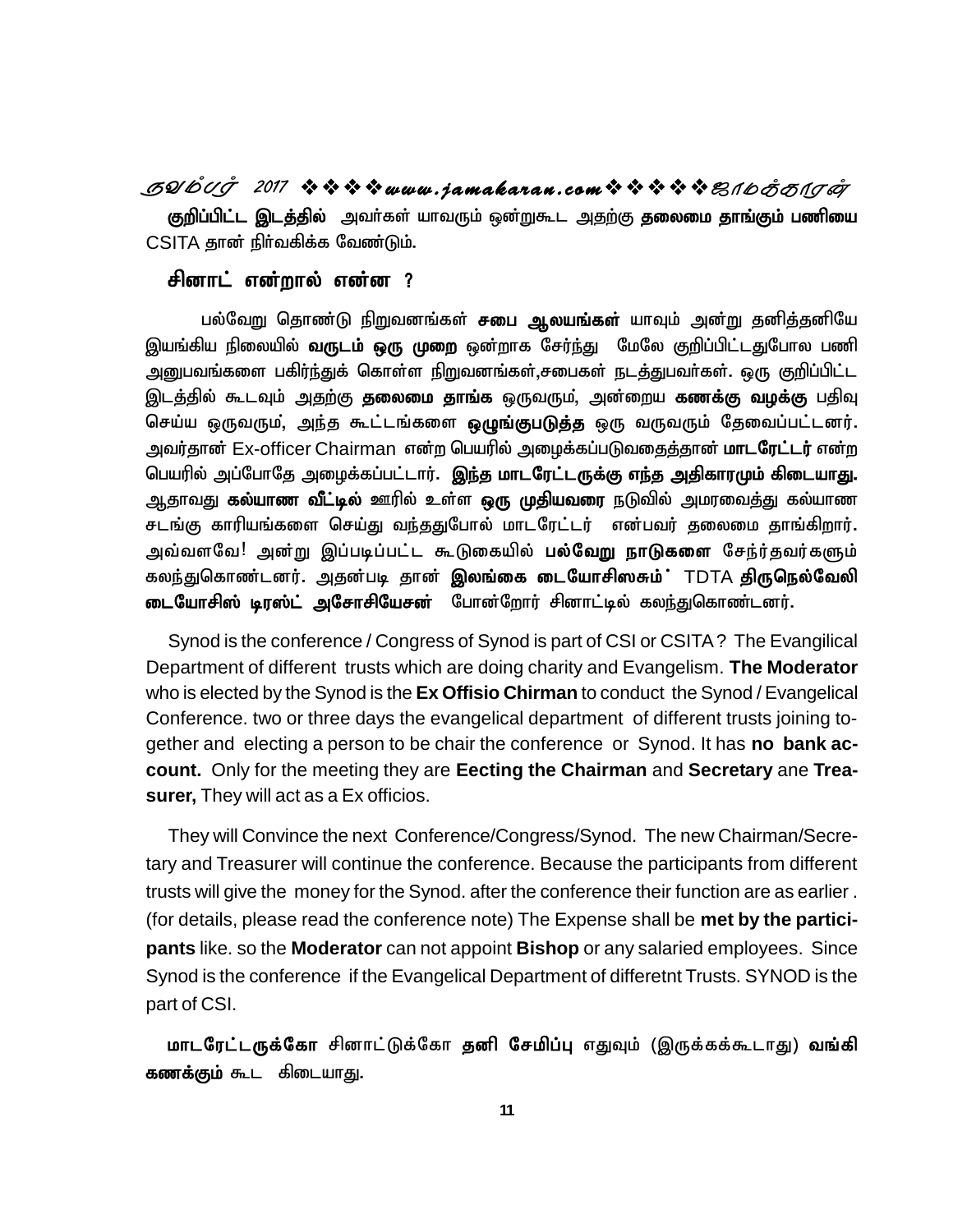**SYmTo <sup>2017</sup> www . jamaka ran . com\_ôUdLôWu** ஆனால் இப்போது உள்ள CSI சபை பிஷப்மார்கள் மாடரேட்டர் CSITAவின் சபை ஆராகுனை அங்கத்தினர்கள் அனைவரையும் ஏமாற்றிக்கொண்டு **கள்ளத்தனமாகவே** CSI சபை மக்கள் யாருக்கும் விவரங்களை தெரிவிக்காமல் இவர்களாகவே **ஒரு சட்டம் இயற்றி** கணக்குபோட்டு, சொத்துக்களை விற்பனை செய்ய வேண்டி CSITA Company என்ற ஒன்று **உள்ளதாக சபை மக்களுக்கு காண்பிக்காமல்** அவர்களுக்கு **அறிவிக்காமல்** CSITAவின் சொத்துக்கள் சட்ட விரோதமாக பல்வேறு இடங்களில் விற்பனை செய்யப்படுகிறது. அதற்காக <mark>இல்லாத ஒன்றான(சினாட்)</mark> என்று ஒன்று இருப்பதாக CSI சபை மக்களுக்கு காண்பித்து வேடம் போட்டு வந்ததால், சபை மக்களின் காணிக்கைகளை, சொத்துக்களை சூறையாடி மிரட்டியும், மேலும் இவர்கள் அரசையும் **ஏமாற்றி வந்ததால்** இப்போது CSITA, CSI சபைகளின் ക്തയെ SFIO(Serioud Fraud Investigation Office- Under Ministry of Corporation Affairs) துறையிடம் வசமாக கடும் இன்னலில் மாட்டி கொண்டுள்ளது என்று அறியப்படுகிறது.

இப்போது CSI சி**னாட் நிர்வாகிகளின்** தவறான ஏமாற்றுதனத்தால் நாம் செ<u>லுத்த</u>ும் **காணிக்கை பணத்துக்கு** வருமான **வரி விலக்கு நீங்கி** காணிக்கை பணததுக்கு 30 சதவீதம் <u>(100 ரூபாய்க்கு 30 ரூபாய் வரி) **வரி கட்ட வேண்டியநிலை** ஏற்பட்டுவிட்டது. இது அல்லாது</u> நம் CSI சபைகளுக்கு மேலும் **பல ஆபத்துக்களும்** அரசங்கத்தால் ஏற்படபோகிறது.

அதோடு மட்டுமல்லாது சுனாமியில் பாதிக்கப்பட்டவவர்களுக்கு அமெரிக்க உதவி ஸ்தாபனம் <u>அனு</u>ப்பிய பல <u>நூறு</u> கோடிகளை ஊழல் செய்த முன்னாள் மாடரேட்டர் சினாட் செயலர், பொருளாலர் இவர்கள் யாவரும் விசாரனைக்கு உட்படுவர். முன்பே இவர்கள் ஜெயில் தண்டனை அறைபவித்திருந்தாலும் இன்னும் அந்த பண பிரச்சனை வழக்குகள் இப்போது பெரும் பணத்தால் அமுக்கிவைக்கப்பட்டுள்ளது. அதை மீண்டும் SFIO(Serious Fraud Investigation Office- Under Ministry of Corporation Affairs) துறையினர் தோன்டி எடுக்கப்போகிறார்கள். காரணம் இன்று வரை அதன் செலவு கணக்கை முழுவதுமாக சமர்பிக்கப்படவில்லை.

அதை கு<u>றித்து</u> அமெரிக்க ஸ்தாபனம் டெல்லி மத்திய அரசுக்கு புகார் அனுப்பியுள்ளது. கடலே(SEA) இல்லாத டையோஸ்ஸில் உள்ள பிஷப்மார் தங்களுக்கும் சுனாமி பணத்தில் பங்கு வேண்டும் என்று வாங்கி போனார்கள். இதை குறித்து அமெரிக்க ஸ்தாபனம் அனுப்பிய கணக்கு விவரத்தை அப்படி போட்டோ காப்பி எடுத்து ஜாமக்காரனில் வெளியிட்டதை வாசகர்கள் வாசித்திருப்பீர்கள். அதை ஜாமக்காரனில் வெளியிட்டதால் இன்றைய மாடரேட்டர் என்மேல் மிகவும் வெறுப்பும், கோபமும் கொண்டுள்ளார். கோட்டயம் டையோசிஸ் எங்கு என் கூட்டம் நடந்தாலும் ஆயர்கள் அந்த கூட்டத்துக்கு பிஷப் அவர்களை தலைமை தாங்க அழைப்பு கொடுத்தாலும் பி**ஷப் அவர்கள் என் கூட்டத்துக்கு தலைமை தாங்க வருவதில்லை.**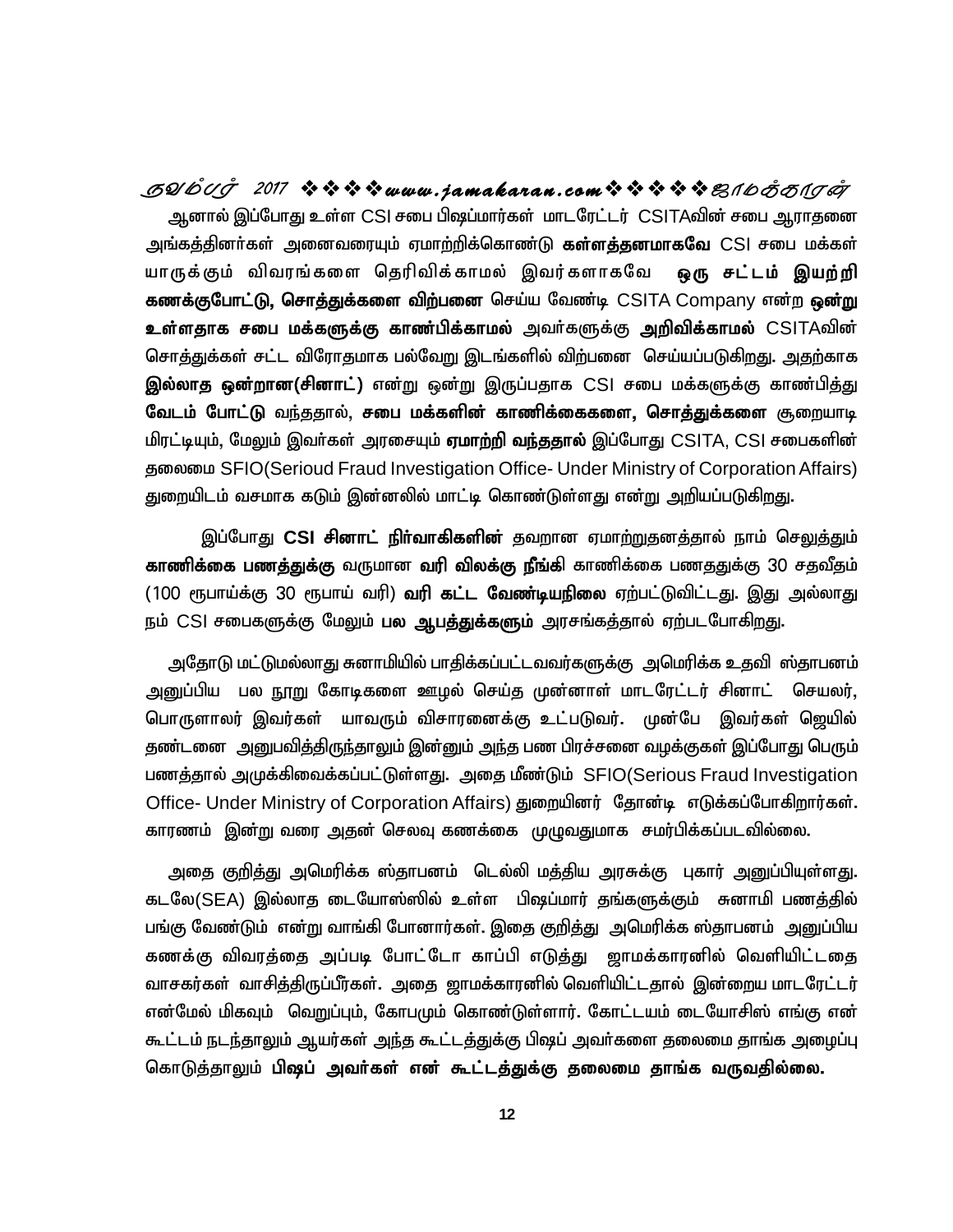**SYmTo <sup>2017</sup> www . jamaka ran . com\_ôUdLôWu** இப்படிப்பட்டவர்களுக்கு உண்மைகள் கசக்கிறது விமர்சனங்களை தாங்கமுடியாதவர்களாக குற்றஉணர்ச்சியால் பாதிக்கப்பட்டுள்ளார்கள் என்றாலும் அறிவிக்கும் எச்சரிக்கும் என் பணியை நான் ஒரளவு நிறைவேற்றிவிட்டேன் என்ற மனநிறைவு எனக்குண்டு.

ஆகவே இப்போதுள்ள CSIயில் சந்தா (Subscription) சங்கம் அல்லது மாதவரி கொடுக்கும் CSI அங்கத்தினர்களான நாம் யாவரும்தான் CSITAவின் **உண்மையான** பயனாளிகள் ஆகும். ஆகவே சிஎஸ்ஐ அங்கங்களான நாம் அனைவரும் விழிப்படை<u>ந்து</u> **சபை தலைவர்கள்** என்ற பெயரில் இதுவரை விற்பனை செய்த நம் CSI **சபை சொத்துக்களை** மீட்டெடுக்க நாம் ஒன்று சேரவேண்டிய சூழ்நிலை இப்போது உருவாகியுள்ளது. இந்த **அவசரமான** அதே சமயம் ஆபத்தான இந்த சூழ்நிலையிலதான் CSI சபை மக்களாகிய நாம் இருக்கிறோம். **இதுதான்** இன்றைய CSI சபைகளின் நிலை.

## எச்சரிக்கை

வங்கிகள், அரசு துறைகளில் நம் CSI நிறுவனங்கள் CSITA என்ற பதிவு அடிப்படையில் அரசாங்க பதிவு செய்யப்படபடியால் அனை<u>த்து</u> அரசு நிறுவனங்களுக்கும் Notice அனுப்பி நம் **கவர்மெண்ட்** நம் CSI சபைகளை CSITA சட்டத்தின்படி நடத்தும்படி அறிவுரை கூறவேண்டும். அப்படி செயல்பட CSI தலைவர்கள் தவறும் பட்சத்தில் CSIயில் பொருப்பிலுள்ள அவரவர்கள் மீது <mark>குற்ற வழக்கு பதிவு</mark> செய்யப்படவேண்டும என்று CSI சபைகளின் மீ<u>து</u> உண்மையான பாரம் அக்கரை உள்ளவர்கள் சிஎஸ்ஐ கிறிஸ்தவ சட்ட ஆலோசகர்கள் <u>ஜாமக்காரன் வாசிக்கிற</u> CSI மக்களிடம் வேண்டுகோள் விடுக்கின்றனர்.

ஏதாதவது **அரசு துறைகள்** அல்லது **வங்கிகள்** சட்டப்படியான CSITAவுக்கு பதில் **அரசு** அ**ங்கீகாரம்** இல்லாத CSI சபை பெயரில் **கூட்டு குற்றம்** புரிந்ததால் CSITA **சபைகள் கம்பெனியின் சட்டத்தின்படி** சபை செயல்படாமல் **கூட்டு குற்றம் புரிந்து** அரசையும் CSITA **நிறுவனங்களையும்** பொருப்பாளர்கள் ஏமாற்றி நம் டையோசிஸ்களில் பலர் **குற்றசெயல்** புரிந்ததால்தான் இப்போது நம் SFIO என்ற புலனாய்வு துறைகள் ஊழல் ஒழிப்பு துறைகள் யாவும் இன்று CSI சபைகள் முழுவதிலும் விசாரணை நடத்தி வருகிறது. இந்த தருணத்தில் சம்பந்தப்பட்ட **குற்றவாளிகள் கைது செய்யப்பட்டு** தண்டனை பெறுவார்கள் என்றும் கூறப்படுகிறது.

**ஜாமக்காரன்:** 24 CSI சபைகளின் டையோசிஸ் பிஷப்மார்களும் ஆயர்களும். சினாட் நீரவாகிகளும்,மாடரேட்டர் தயவுசெய்து என்மேல் கோபப்படாமல் என் எழுத்தின் நோக்கத்தை புரிந்தக்கொள்ளுங்கள்.

நானும் என் குடும்பமும் CSI சபையில் பிறந்து வளர்ந்தவர்கள் நான் CSI சபைகளுக்கு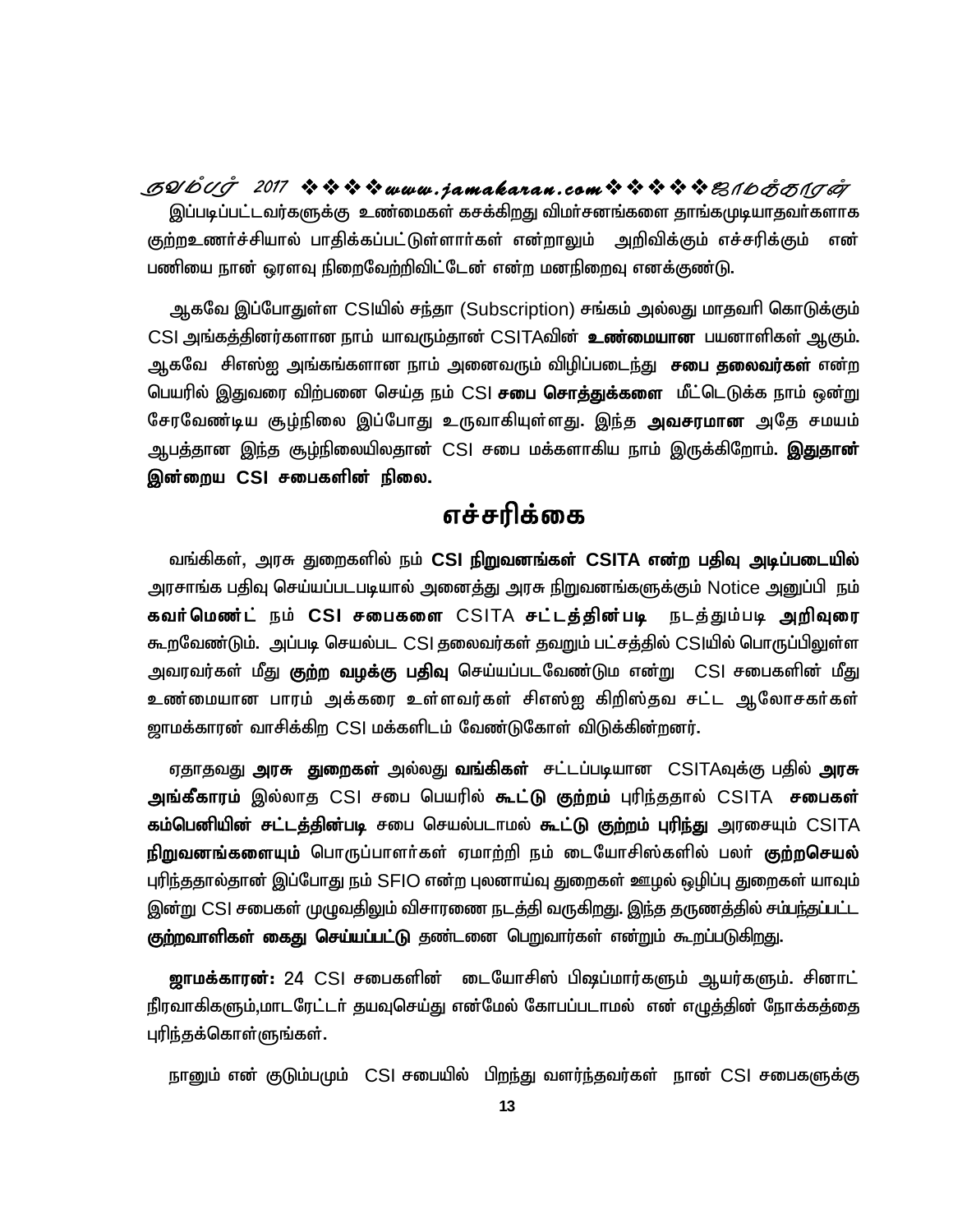எதிரானவன் அல்ல. என் தகப்பனார் 30 வருடங்கள் தொடர்ந்து சபை மக்களின் முழு ஒப்புதலோடு CSI சபை செயலாளராக ஊழியம் செய்தவர். என் மாமனார் CSI சபையின் ஆயராக பணியாற்றி ஞாயிறு ஆராதனை நடத்தி ஆசீர்வாதம் கூறியவுடன் ஊழியத்திலேயே மரித்தவர். நாங்கள் குடும்பமாக CSI சபையில் எங்கள் தாலந்துக்கு ஏற்றபடி தொடர்ந்து ஊழியம் செய்துகொண்டுவருகிறோம். என் 77 வயதில் கடந்த 52 வருடமாக இன்று வரை தொடர்ந்து CSIயிலும் CNIயிலும் நான் ஊழியம் செய்ய அழைக்கப்படும் சபையில் காணிக்கை சேகரிக்காமல், என் ஜாமக்காரன் பத்திரிக்கையிலும். நான் வாசகர் யாரிடமும் பணம் கேட்காமல் என் வாசகர்களே காணிக்கைகளை அனுப்பி ஜாமக்காரன் பத்திரிக்கை நடத்தப்படுவதால் காணிக்கை சேகரிக்க வேண்டி நான் எந்த வெளி நாட்டுக்கும் சென்றதில்லை. **SUDUJ 2017 ななななwww.jamakaran.comななななな**思イD*おo*TO*rg* 

உள்நாட்டிலும். வெளி நாட்டில் 162 தேசங்களிலும் நடத்திய கன்வெண்ஷனுக்கு பணம் கேட்காகு ஒரே ஊழியன் நான்தான் என்ற நற்பெயர் கொண்டவன்நான். என் பிள்ளைகள் இருவரும் நல்ல நிலையில் உயர் பதவியிலும், **ஊழியத்தில் உயர் நிலையிலும்** கர்த்தரின் ஆசீவாதத்தோடு வாழ்கிறார்கள். அகவே என் பிள்ளைகள் குடும்பத்துக்கும் என் பண உதவி அவர்களுக்கு தேவையில்லை. அவர்கள் உதவியும் எனக்கும் தேவையில்லை. என் மனைவியின் அரசாங்க ஆஸ்பத்திரி பணியில் கிடைக்கும் ஒய்வு ஊதிய பணம் எனக்கும் என் மனைவிக்கும் போதுமானது. எனக்கு எங்கும் கடன் என்பது கிடையாது. அச்சகத்திலோ, பேப்பர் கம்பெனியிலோ இதுவரை நான் பண பாக்கி வைத்ததில்லை. என்கென்று சொந்த ஸ்தாபனம் இல்லை. சொந்தமாக சபையோ,ஆலயமோ இல்லை. சேலம் ஜங்ஷனில் உள்ள சிஎஸ்ஐ சபையில் 77 ஆண்டுகளாக சாதாரண அங்கத்தினனாக இருக்கிறேன். அழைக்கும் இடத்தில் கன்வென்ஷனில் பிரசங்கித்து வருகிறேன். மாதம் ஒரு வாரம் ஆதிவாசிகள் இடையே இலவச வைத்தியமும்,சுவிசேஷ ஊழியமும் நிறைவேற்றுகிறேன். அவ்வளவே! ஆகவே எனக்கு பண க்ஷ <u>உங்</u>ளம் என்களும் என்<br>து கிடையாது. அச்சகத்திலோ,<br>த்ததில்லை. என்கென்று சொந்த<br>சேலம் ஜங்ஷனில் உள்ள சிஎஸ்ஐ<br>க்கிறேன். அழைக்கும் இடத்தில்<br>ஆதிவாசிகள் இடையே இலவச<br>வளவே! ஆகவே எனக்கு பண கேவையும் இல்லை.

இப்படி கர்த்தரின் கிருபையால் என் குடும்பம் முழுவதும் ஆசீர்வதிக்கப்பட்ட நிலையில் நடந்து வருகிறது. மேலே எழுதிய CSIயின் பிரச்சனைகளை நான் ஜாமக்காரனில் சுட்டிக்காட்டி எழுதுவதால் எனக்கு எந்த ஆதாயமும். பெருமையும் இல்லை. மனவேதனையுடனும், ஆதங்கத்துடனும் இதைத்தான் எழுதுகிறேன். இப்படி நான் எழுதுவதால் CSIயில் என் ஊழயத்துக்கு இப்போது திறக்கப்பட்ட வாசல்கள்கூட அடைபடும் என்பதை நான் நன்றாகவே அரிவேன்.

CSI **சபைகளுக்கு மறைக்கப்பட்ட இந்த இரகசியங்களின**் ஆதாரங்களை தேடி எத்தனையோ மைல்கள் பிரயானம செய்தேன். எனக்கு அறிமுகமில்லா நபா்கள் CSI சட்டங்களை அறிந்த சரித்திர போராசியர்களை சந்தித்தேன். கிறிஸ்தவ சட்ட ஆலோசகர்கள் பலர் என்னை வெகுவாக உற்சாகப்படுத்தினர். ஓய்வுபெற்ற CSI பிஷப்மார் சிலரை அவர்கள் மரிப்பதற்கு முன்பே அவர்கள் வியாதி படுக்கையில் இருக்கும்போதே அவர்களின் வீடுதேடி சென்று கட்டில் அருகே அமர்ந்து சிஎஸ்ஐ சட்டதிட்டங்களைப்பற்றி விசாரித்து குறிப்புகளை எடுத்துக்கொண்டேன். கடந்த குறுகிய காலங்களில் ஒய்வுபெற்ற ஒரு பிஷப்பையும் நேரில் சந்தித்தேன். இதற்காக சினாட் பழைய அங்கத்தினர், ஆயர்கள் அவர்கள் வேதாகம கல்லூயில் சபைப்பற்றி திசஸ் எமுதியவர்கள் இப்படிப்பட்டவா்கள் தேடி ஆந்திரா, கேரளா, கர்னாடகா, ஆகிய மாநிலங்களுக்கு சென்றேன்.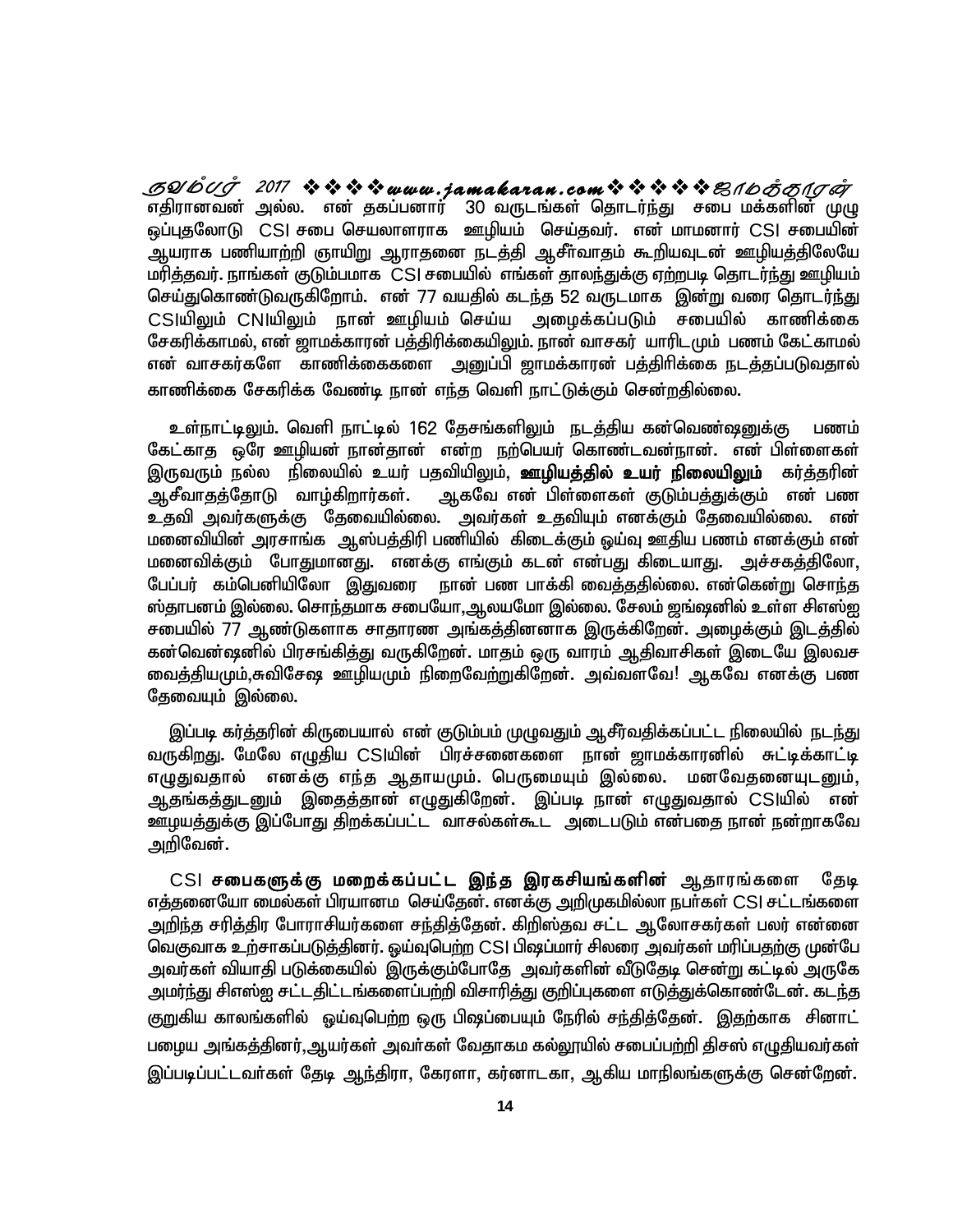**SYmTo <sup>2017</sup> www . jamaka ran . com\_ôUdLôWu** பலர் என்னிடம்பேசவே பயந்தனர். சிலர் என் மொபைல் கேட்டனர். அவர்கள் அறியாமல் அவா்களைபேசுவதை நான் பதிவு செய்துவிடுவேனோ என்ற பயத்தில் அப்படி கேட்டார்கள். அப்போது நான் சொன்னேன். மொபைல் கையில் வைக்காத ஒரே ஊழியன் நான்தான் என்று என்னை பரிசோதிக்கும்படி கேட்டுக்கொண்டேன். அவர்கள் மிகவும் ஆச்சரியப்பட்டு பல விஷயங்களை தையரிமாக என்னிடம் பகிர்ந்துகொண்டார்கள். பதவியில் அவர்கள் இருந்தபோது இதே தவறை அறிந்தும் செய்தவர்கள் என்று ஒப்புதல் வாக்குமூலம் அளித்தனர்.

மேலே CSI சபைகளுக்கு மறைக்கப்பட்ட இரகசியங்களைப்பற்றி எனக்கு தகவல் அளித்தவர்கள் யாரும் வேரு சபையை சேர்ந்தவர்களோ, பெந்தேகோஸ்தே சபைக்கு CSI யிலிருந்து பிரிந்துபோனவர்களோ அல்ல. நான் சந்தித்த அத்தனைபேரும் இப்போதும் CSI சபையின் உண்மையான அங்கத்தினர்கள் ஆகும். உண்மையான விசுவாசிகளுமாகும். அதே போல் என்னைவிட CSI சபைகளின்மேல் கூடுதல் பாரம் உள்ளவர்களும் எனக்கு முன்பே CSI சபைகளின் பிரச்சனைகளை சின்ன துண்டு பிரதிகளில் வெளியிட்டவர்களாகும்.

CSI உண்மை சரித்திரங்களை அதன் ஆதாரங்களையும் எனக்கு கொடுத்து உதவின நபர்கள் கேரளத்தில் கோட்டயம். திருவல்லா, ஆந்திராவில் மேடக் டையோசிஸ்ஸில் உள்ள ஒருவரும் தமிழ்நாட்டில் திருநெல்வேலி,கன்னியாகுமரி டையோசிஸிஸ் குறிப்பாக நாகர்கோவில் Dr.சுந்தரராஜன் மற்றும் இதைகுறித்து சரித்திர ஆராய்ச்சி செய்த பேராசிரியர். (பெயர் குறிப்பிட அவர் விரும்பவில்லை) லைப்ரரினாக பணிபுரிந்த நபர் இவர்களுக்கும் மேலே குறிப்பிட்டவர்களும் நான் நன்றி கூற கடமைப்பட்டுள்ளேன். அநேக வருடங்களுக்கும் முதன்முதல் செங்கல்பட்டு ரிஜிஸ்டர் ஆபீஸில் அன்று பதிவுசெய்யப்பட்ட ஒப்பந்த நகல்களை பல ஆயிரங்கள் கொடுத்து ஆதாரத்துக்காக வாங்கி வைத்ததை எனக்கு காட்டினாா்.

இந்த 2017 நவம்பர் மாத ஜாமக்காரன் (தமிழ் & மலையாளம்) வாசித்த பல CSI பிஷப்மார்களும் (பழைய - புதிய) மாடரேட்டர்களுக்கும் ஒரு சில ஆயர்களும் நிச்சயம் என்மேல் பெரும் எரிச்சல் கொள்வார்கள் என்பது நிச்சயம். இவர்களால் என் ஊழியத்துக்கு எந்த விதத்தில் தடைகள் உண்டாகும் என்பதையும் கற்பனையில் சிந்தித்து எதிர்பார்த்துதான் ஜெபித்து ஆவியானவரின் துணையோடு இதை எழுதுகிறேன்.

**குறிப்பு:** நான் எழுதிய விவரங்களில் தவறு உண்டானால் தயவுசெய்து அதை சுட்டிக்காட்டி எனக்கு எழுதினால் என்னை நான் திருத்திக்கொள்வதற்கும் மன்னிப்பும் கேட்டுக்கொள்ளவும் தயாராக இருக்கிறேன்.

**விமா்சனம்:** இதைக்குறித்த விமா்சனங்களை எதிா்ப்பாா்க்கிறேன். சிஎஸ்ஐ சபை அல்லாதவா்கள் விமா்சனமோ, ஆலோசனையோ எழுதவேண்டாம்.

கடைசியாக இப்போதுள்ள சிஎஸ்ஐயின் ஆபத்தான இந்த சூழ்நிலையில் கோர்ட்டை நோக்கி போகாமல் அனைத்து **சிஎஸ்ஐ பிஷப்மாா்** தனியாக ஈகோ பாராமல் கூடி ஜெபியுங்கள். **ஆயா்கள்** தனித்தனியாக கூடி ஜெபியுங்கள். நம் சபையின் சாட்சி கெட்டு இயேசுவின் நாமம் துாஷிக்கப்பட்டுவிடக்கூடாது. ஜெபிக்கிறேன் - ஜெபியுங்கள்.

#### டாக்டர்.புஷ்பராஜ், சேலம் 636 005.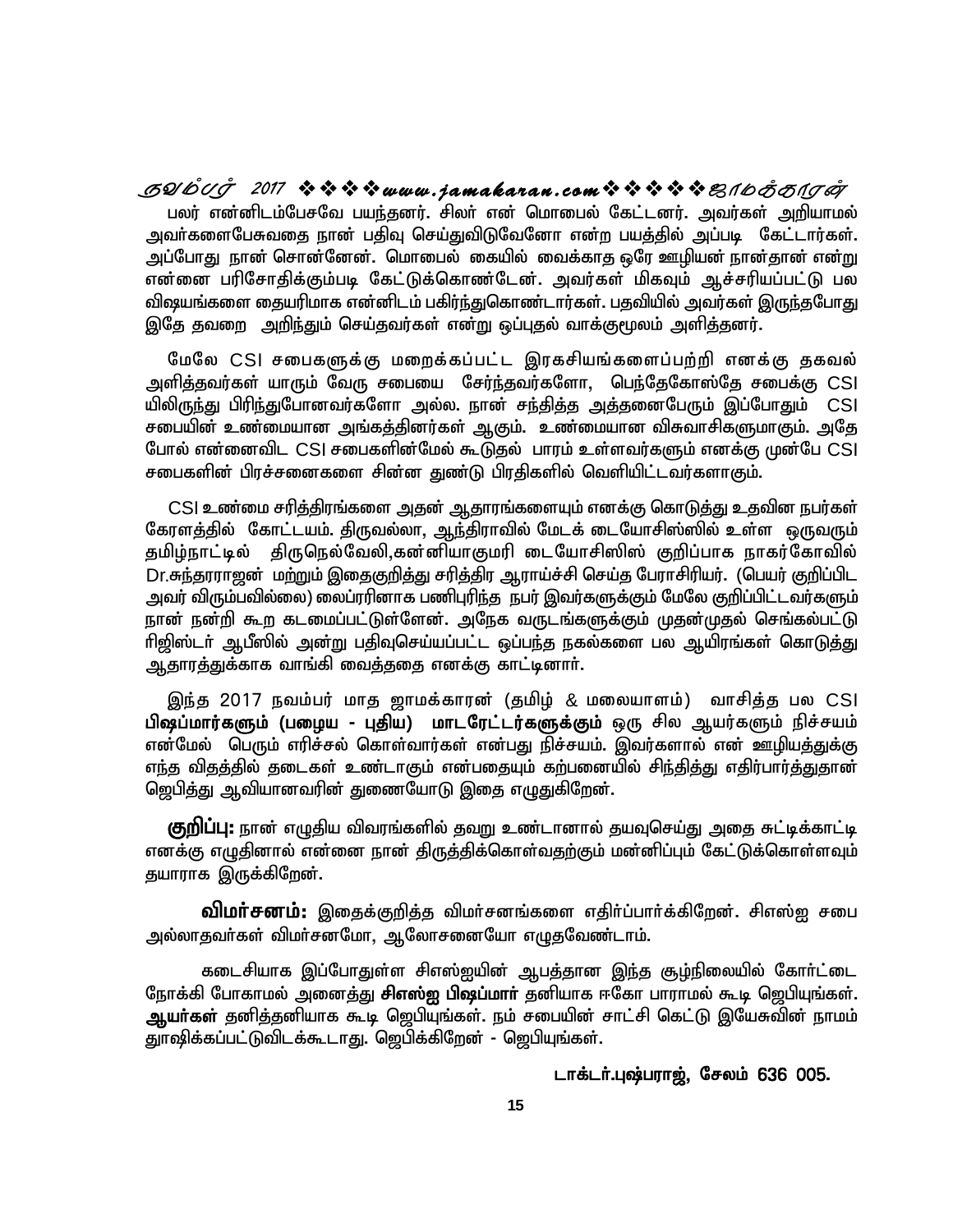# தேவ தூதர்கள் மனுஷ குமார்த்திகளோடு <u>டலுற</u>வு கொண்டார்களா?

#### - Dr. XAVIER *(Slected)*

ஆதி. 6:1,2 வசனங்களை வைத்து சிலா் **தேவக்குமாரர்** என்றால், **தேவ தூதர்கள்** என்று இவர்களாகவே விளக்கம் கொடுத்து, **தேவதூதர்கள்** மனுஷ **குமாரத்திகளோடு** உடலுறவு கொண்டார்கள் என்றும், அந்த வகையில் **தேவ தூதர்களுக்கு** பிறந்தவர்கள்தான் **இராட்சதர்** என்றும் பல ஆவிக்குறிய சபையார் விளக்கம் கொள்கின்றனர். பெந்தேகோஸ்தே சபை ஊழியர்கள் பெரிதாய் மதிக்கும் Dakes பைபிளும் அப்படித்தான் விளக்குகின்றது.

### முதலில் தேவதூதர்களைப்பற்றி நாம் அறிந்துக்கொள்ள வேண்டும்.

**தேவதூதர்கள்** ஆவியாயிருக்கிறார்கள் (சங்.104:4, எபி.1:14) **ஆவியாயிருக்கும்** தேவதூதர்கள் மனிதர்களைப்போல ஆண்பாலோ-பெண்பாலோ இல்லை. ஆனாலும் நாம் நம் தேவனை **ஆண்பாலிலேயே** அழைப்பதுபோல, **தூதர்களையும்** ஆண்பாலிலேயே அழைப்பது வேதத்தின் பழக்கமாகிவிட்டது. **தேவ தூதர்களுக்கு** மனிதர்களைப்போல கொள்வினையும், கொடுப்பனையும் இல்லை. (மாற்க். 12:25, மத். 22:30) அதாவது அவர்கள் **உடலுறவே** கொள்வது இல்லை. இது இயேசுகிறிஸ்து வெளிப்படுத்திய சத்தியம்.

**மனித வடிவில்** காட்சியளிக்கதக்கதான வல்லமை தூதர்களாகிய அவர்களுக்கு உண்டு. (ஆதி. 19:1, யாத். 3:2, எண். 22:20-31, நியா. 22:1) ஆனாலும் அவர்கள் **ஆவிகள்** ஆகும். வானத்திலிருந்து வந்த அப்பமாகிய நம் இயேசுவின் சரீரம் மரித்தபின் உயிர்த்தெழுந்து **மறுரூபமாகாது.** ஏனெனில் இயேசுகிறிஸ்துவின் சாீரம் நம்மைப்போன்ற **மண்ணான சரீரம்** அல்ல, அது பரலோக சாீரம் ஆகும். அவா் சிலுவையில் சிந்தியது பரிசுத்த **தேவரத்தம்** ஆகும். (அப். 20:28) இயேசு மரித்த விதமாகவே அதே சரீரத்திலேயே உயிர்த்து அனைவருக்கும் **காட்சி தந்தார்** என்பதை லூக் 24:37, 40:24 போன்ற வசனங்களை தியானித்தால் புரியும். அதனால்தான் அவரை வைத்த கல்லறையில் **அவா் சாீரம்** காணப்படாது, அவா் வஸ்திரம்மட்டும் அங்கு சுற்றிவைக்கப்பட்டதாக நாம் வேதத்தில் வாசிக்கிறோம். **மண்ணான** மனுஷனின் **மாம்சமும், இரத்தமும்** பரலோக இராஜ்ஜியத்திதை சுதந்தரிக்காது.(1 கொரி. 15:50)

ஆனால் இயேசு கிறிஸ்து மட்டுமே **அதே சரீரத்திலேயே** பரலோகம் போயிருக்கிறார். அதே **சாீரத்திலேயே** அவர் திரும்பி வரவும்போகிறார். அதனால்தான் அந்த சரீரத்தில்பட்ட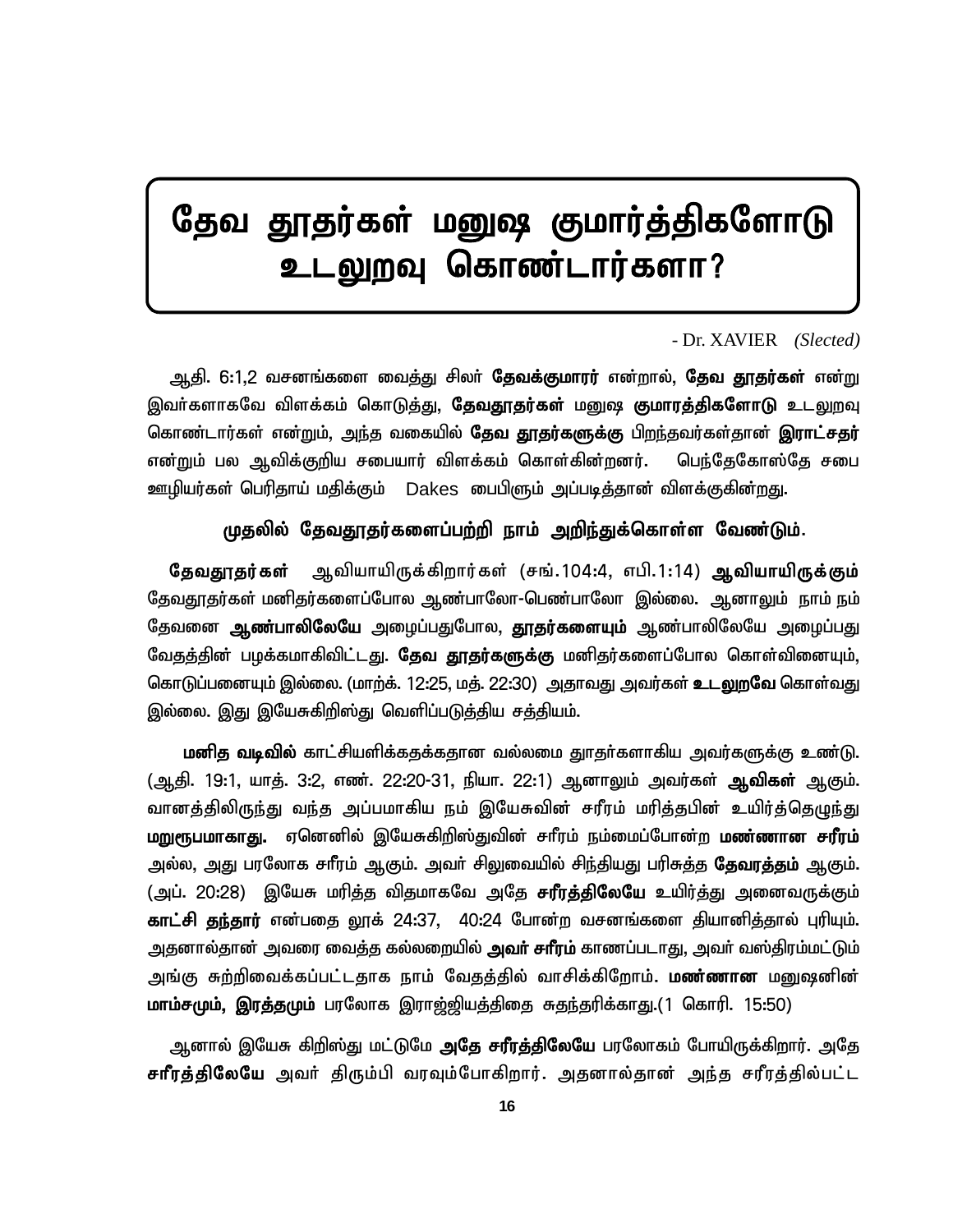**SYmTo <sup>2017</sup> www . jamaka ran . com\_ôUdLôWu** காயங்களின் தழும்பு இன்னும் அவரிடம் இருக்கிறது. மாறாக **ஆவியாயிருக்கும்** தேவ தூதர்கள் மனிதர்களைப்போல காட்சி கொடுத்தாலும் <u>அத</u>ு **மணனால் உண்டான மனித சரீரமாகாது**. இயேசுவைப்போல வானிலிருந்து வந்தது. இந்த துாதர்கள் ஸ்தீரியின் வயிற்றிலும் பிறப்பதில்லை. அப்படி பி<u>றந்</u>திருந்தாலாவது **மனுஷீகமும் உண்**டு என சொல்லாம். உலகிலே பலர் சொல்வது போல துாதா்களின் கால்கள் தரையில் பதிந்திருக்காதாம். இப்படியும் கூறுபவா்கள் உண்டு. லூக். 24:39,மத். 28:9ஐ தியானியுங்கள்.

**மண்ணால் உ**ண்டான **மனுஷ குமாரத்தியோடு உ**டலுறவுகொள்ள வேண்டுமானால், அதே போன்ற சரீரம் உள்ள ஒரு மனுஷன் தேவை. ஆவியையும், <u>ஆ</u>த்மாவையும் உடைய மனுஷனை நோக்கி பலுகிபொருகி பூமியை நிறப்புங்கள். (ஆதி. 1:26-28) என்று தேவன் அதிகாரம் கொடுத்தார் **அவியாயிருப்பவர்கள்** உடலுறவு கொள்ளவும் முடியாது. ஒரு குழந்தையை பிறப்பிக்கவும் முடியாது என்பதால்தான் ஆதி 2:7 கர்த்தர் மண்ணினால் புறம்பான மனுஷ சரீரத்தை உருவாக்கி **உள்ளான மனுஷனை** (ஆவி, ஆத்துமாவை) அதற்குள் வைத்து அவர்களை பலுகிபெருக வைத்தார். மனிதனின் **படைப்பின் ரகசியமே இப்படியிருக்க,** ஆவியாயிருக்கிற தேவ தூதர்கள்,மனிதரூபம் எடுத்தாலும், மண்ணாலான மனுஷியின் (ஒரு பெண்ணுடைய)உருவத்தோடு உடலுறவு கொள்ளமுடியுமா?முடியாதே!. ஆவியான ! **தேவ தூதர்கள்** ஆண்பாலும் பெண்பாலும் இல்லாமல், கொள்வினை,கொடுப்பினைக்கும் **தகுதியில்லாத** நிலையில் இருக்கும்போது, எப்படி **தேவ தூதர்கள்** மனுஷகுமார்த்தியோடு உடலுறவு கொள்ளமுடியும்?.

சிந்தியுங்கள். பால்வகையே(Gender) இல்லாத தேவதூதர்களுக்கு, குழந்தையை **பிறப்பிக்கும் வித்து** (Sperms) உயிரணு - எப்படியிருக்கும்? அந்த உயிரணு வித்து கூட மண்ணான மனித **சரீரத்திலிருந்துதானே உ**ருவாக வேண்டும். அப்போதுதான் மண்ணான மனிதனை பிறப்பிக்க.. முடியும். எனவே **மனுஷ குமாரத்திகளோடு - தேவ தூதர்கள்** உடலுறவு கொள்ள முடியாது என்றும், **ஆணின் வித்து** தேவதுாதர்களிடம் இல்லை என்பதால் அவர்களால் **மனித இனத்தை** பிறப்பிக்க முடியாது என்றும், பிறப்பிக்கும் அதிகாரம் **மனுஷனுக்கு மட்டுமே** தேவன் கொடுத்திருக்கிறார். (ஆதி. 1:28) என்றும் அறிகிறோம்.

- அப்படியானால் ஆதி. 6:1,2ல் சொல்லப்பட்ட **தேவகுமாரர்கள் யார்**? என்பது அடுத்த கேள்வி? **தேவ குமாரர்** என்றால் **தேவனுடைய பிள்ளைகள்** என்று பொருள். யோ. 1:12ன்படி **இயேசுவை ஏற்றுக்கொண்டவர்கள்** எல்லாரும் **தேவனுடையபிள்ளைகள்** ஆவார்கள். ரோ.8:14ன்படி **தேவனுடைய வார்த்தையினாலே நடத்தப்படுபவர்கள்** தேவனுடைய புத்திரர்களாகும். இப்படியாய் அந்த நாட்களில் **தேவனுடைய பிள்ளைகளாய்** இருந்தவர்கள்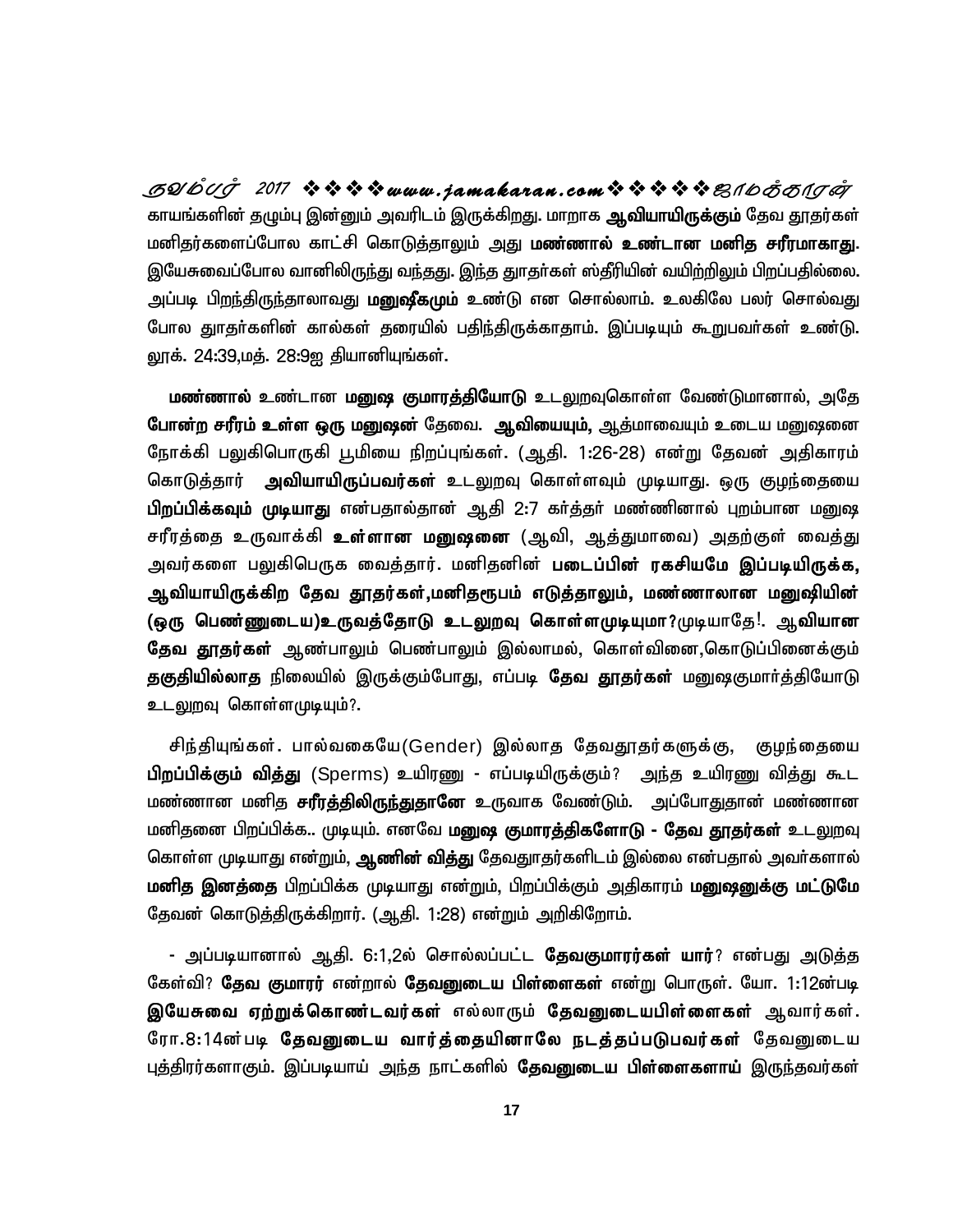பெண்களின் அழகில் மயங்கி **அந்நிய பெண்களோடு** (யெகோவாவை ஆராதிக்காதவர்கள்) உடலுறவு கொண்டிருக்கிறார்கள். இந்த பெண்களைத்தான் **மனுஷ குமார்த்திகளென்று** சொல்லியிருப்பதால் இவர்கள் தேவனுக்குள் வராதவர்கள், இவர்கள் **தேவகுமாரத்திகள்** என்று சொல்ல தகுதியில்லாதவர்கள். <mark>அந்நிய நுகத்தில்</mark> இணைக்கப்படுவதை ஆதி முதல் தேவன் திருமணத்திலும் ஊழியத்திலும் வெறுக்கிற ஒன்று ஆகும்.(2 கொரி.6:14-17, யாத். 4:24-26). **SYmTo <sup>2017</sup> www . jamaka ran . com\_ôUdLôWu**

ருானி **சாலமோனிடம்** தேவன் கண்டிப்பான முறையில் உணர்த்தியதும் இதுதானே! (1 ராஜா 11) இந்த நிலை பழைய ஏற்பாட்டு காலத்திலும் இருந்ததால்தான் கர்த்தர் விசனப்பட்டார் ( ஆதி. 6:1-7) ஆதாமின் 2 மகன்களில் நல்லவன் ஆபேல் கொல்லப்பட்டான், காயீன் **கெட்டவன்,** ஆதாமுக்கு 135 வயதான போதுதான் **சேத்** பிறந்தான். (ஆதி. 5:3) சேத் வழியில்தான் **தேவ குமாரர்கள்** தெய்வத்துக்கு பயந்தவர்கள் வந்திருக்க வேண்டும்.

எனவே **சேத்** பி<u>றந்து</u> அவனுக்கு 105 வயதாகும்வரை (ஆதி. 15:5). **தேவ பிள்ளைகளே** இருந்திருக்க வாய்ப்பில்லை. ஆக இந்த கால கட்டத்தில்தான் **மனுஷ குமாரத்திகளோடு** <u>உடலு</u>றவு கொண்டவர்கள் **தேவ குமாரர்கள்தான்** என்று வாதிடுவோரும் உண்டு.

இவர்கள் அறிய வேண்டியது ஒன்று :- சேத்தின் வம்சாவழியல்தான் **இயேசு கிறிஸ<u>்க</u>ு** பிறந்தார் என்பதற்காகத்தான் **சேத்தின் பிறப்பு பற்றி** வேதத்தில் எழுதப்பட்டிருக்கிறதேயொழிய, அவன் வழியில் வந்தவர்கள் அத்தனை பேரும் **தேவ பிள்ளைகளாக** நிலைநிற்கவில்லை. நிலைமை இப்படியிருக்க **சேத்** பிறக்கும்வரை வாழ்ந்திருந்த கிட்டதட்ட 5 லட்சம் மனுஷர்களில் தேவனுடைய பிள்ளைகள் இருந்திருக்க வாய்ப்பேயில்லையா?வாய்ப்பு உண்டே! நாம் எல்லோருமே ஆதாமின் வம்சம்தானே! அந்த சந்ததியில் வந்தவர்கள் **தேவனுடைய** பிள்ளைகள் தான் -

அந்த **தேவ குமாரர்கள்தான்** - இப்படி **அன்னிய நுகப்பிணைப்பு** செய்திருக்கிறார்கள். மட்டுமல்ல.... ஆதி 6ம் அதிகாரம் ஆரம்பிக்கும்போது, ஆதாம் உயிரோடு இருந்திருக்கிறான். <u>ஆதி</u> 6:3ல் எழுதப்பட்ட **மனுஷனோடே** என்ற பதத்திற்கு **ஆதாமோடே** என்று **மூல பாலைியல்** உள்ளது. இந்த வசனத்துக்குபின் **ஆதாம்** வாழப்போகிறது 120 வருஷம்தான் என்று தேவன் சொல்வதால் அப்போது அவனுடைய வயது 810 இருந்திருக்கும் (930-120 $=$ 810) .

ஆதாமின் இந்த 810வது வயதில்தான் **தேவ குமாரர்கள் மனுஷகுமாரத்திகளோடு** உடலுறவு கொள்வது நடந்திருக்கிறது என்பதால், சேத்துக்கு மகன் பிறக்கும்போது ஆதாம் வயது  $240$  (135 $+105$ ) ஆனதை வைத்து ஆதாமின் 810-240  $=$  570 வருத்திலிருந்து சேத் வழியாகவும் தேவ பிள்ளைகள் பிறக்க வாய்புண்டே! எப்படியோ **அன்னிய நுகப்பிணைப்பு** என்பது தேவன் டைய வயது 810 இருந்திருக்கும் (930-120=810) .<br>வயதில்தான் **தேவ குமாரா்கள் மனுஷகுமாரத்திகளோடு**<br>கிறது என்பதால், சேத்துக்கு மகன் பிறக்கும்போது ஆதாம் வயது<br>து ஆதாமின் 810-240 = 570 வருத்திலிருந்து சேத் வழியாகவும்<br>புண்டே! எப்ப<mark></mark>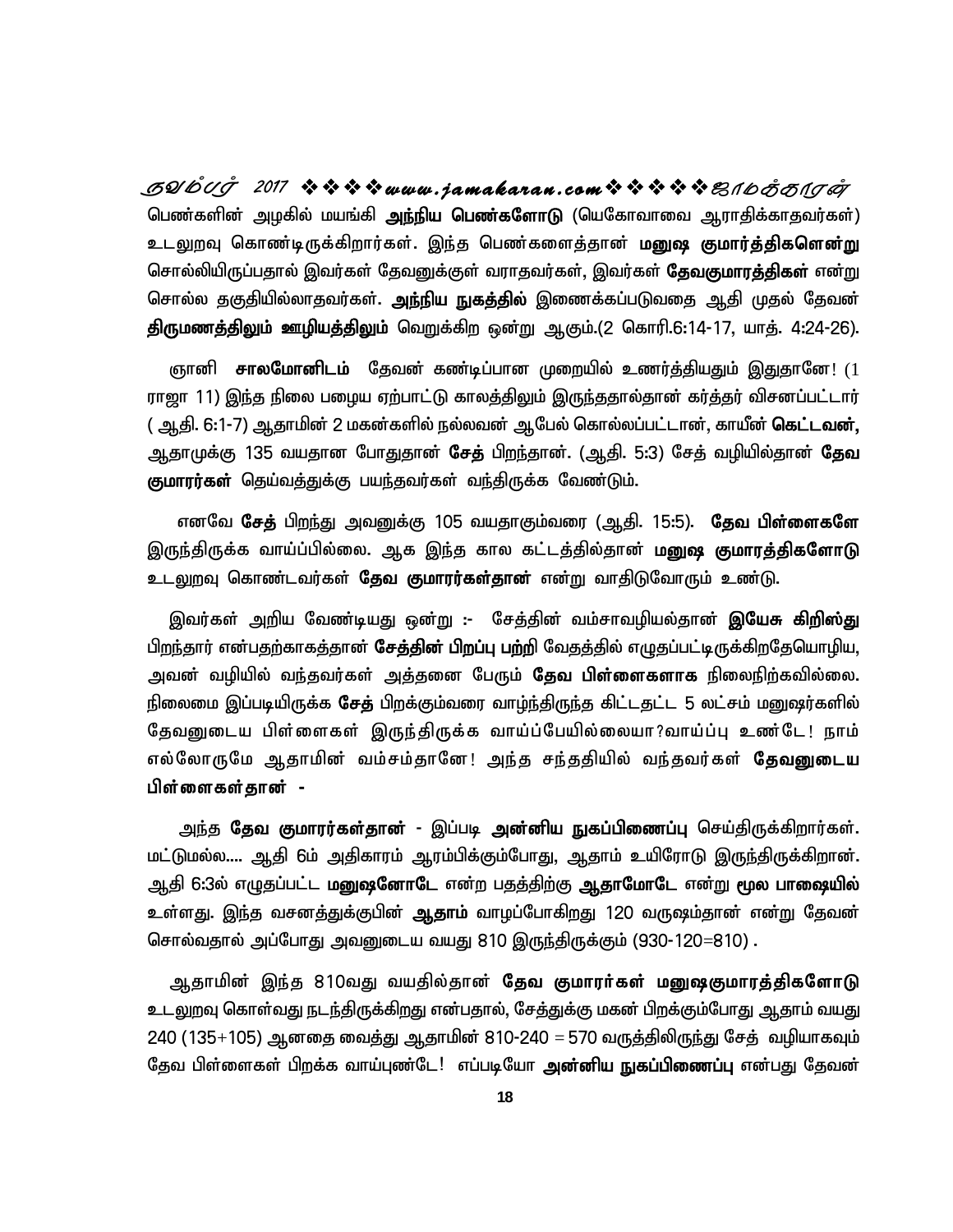**SYmTo <sup>2017</sup> www . jamaka ran . com\_ôUdLôWu** விரும்பாத ஒன்று என்பதை நமக்கு திருஷ்டாந்தமாய் எழுதப்பட்டுள்ளது.

# அடுத்து இராட்சதர்கள் பற்றி:

<mark>இராட்சதர்கள் தேவகுமாரர்களுக்கும்</mark> மனுஷகுமாரத்திகளுக்கும் பிறந்தவர்கள் என்று ஒரு **வசனமே வேதத்தில் இல்லை.** ஆதி. 6:4ஐ வாசித்தால் அந்நாட்களில் **இராட்சதர்** பூமியில் இருந்தார்கள். பின்பு தேவகுமாரர் மனுஷகுமார்த்திகளோடே கூடுகிறதினால் இவர்கள் அவர்களுக்குப் பிள்ளைகளைப் பெற்றபோது இவர்களும் <u>பூர்வத்</u>தில் பேர்பெற்ற மனுஷராகிய **பலவான்களானார்கள்** என்று தான் எழுதப்பட்டுள்ளது.

ஆக <u>இந்</u>தப் **பரம்பரை வேறு - இராட்சதர்கள் வேறு** என அறியலாம். **இராட்சதர்களும் மனிதர்கள் தான்:** மனிதர்களைப்போல ஆணுக்கும் பெண்ணுக்கும் பிறப்பவர்தான். இவர்களின் **உருவம்,** குணாதிசயம், **வல்லமை** எல்லாமே நம்மைவிட வித்தியாசமாய் இருக்கும், இவர்கள் உருவாக்கிற ஆண் பெண் ஆகியவர்களின் **கருத்தரிக்கும்** தன்மைகளாலும், சூழ்நிலை, காலம் , இனம் , இடத்தாலும் இந்த விதமான வித்தியாசமான பிறப்பு உண்டாகிறது. Inter Caste Marrage பிற ஜாதி(Caste)- வேரொரு ஜாதியினரோடு ஒரு இனம்(Race) - வேரொரு இனத்தவரோடு திருமணம் செய்தவர்களுடைய பிள்ளைகள்கூட **அறிவிலும் உடலமைப்பிலும்** சற்று வித்தியாசமாய் இருப்பதைப் பார்க்கிறோம். சிலா் அதிக ஞானத்தோடு இருப்பாா்கள். நம் சமுதாயத்தில்கூட **6 விரல்கள்**, பெரிய நீண்ட கால்கள், பெரியதும் பயங்கரமானதுமான தலை உள்ள பிள்ளைகள் பிறப்பதை காண்கிறோம். இப்படி வித்தியாசமாய்ப் பிறக்கிறவர்களில் **மிகவும் கொடூரமாய்** காணப்படுகிறவர்கள்தான் **இராட்சதர்கள்.** இவர்களுக்கும் குழந்தைகள் பிறக்கும் அவைகள் எல்லாமே இராட்சதர்களாகத்தான் இருப்பார்கள் என்ற கட்டாயமில்லை கோலியாத்தே இராட்சதன்தானே! **,**<br>ர், பெரிய நீண்ட காண<br>றத காண்கிறோம். <sub>(</sub><br>படுகிறவர்கள்தான் இ<br>ம இராட்சதர்களாகத்<br>தா**னே**!

இதை வாசிக்கும் அன்பானவர்களே! **தேவதூதர்களுக்கு பலுகிப்பெருக்கும் அதிகாரம் இல்லை என்றும்** இங்கே சொல்லப்பட்ட **தேவகுமாரர்கள் தேவ பிள்ளைகள்தான**் என்றும் அறிவோம். வசனத்தெளிவு நமக்கு உண்டாகட்டும்.

# கன்னியாகுமரி டையோசிஸ்

நெய்யூர் CSI சபை பெண்கள் ஐக்கிய சங்கம் நடத்திய கூட்டம் இவர்களின் ஒரு பகல் கூட்டத்தில் செய்தி கொடுத்தேன். பெண்களின் தற்போதைய பொறுப்புகளை வசன அடிப்படையில் போதித்தேன். நெய்யூர் சிஎஸ்ஐ சபை தலைமை ஆயர் Rev.SAGAYAM அவர்கள் தலைமை தாங்கினார். ஆயர் மனைவி கூட்ட ஏற்பாடுகளை செய்தார். கூட்டம் கர்த்தரால் ஆசீர்வதிக்கப்பட்டது. கர்த்தருக்கே மகிமை உண்டாவகாக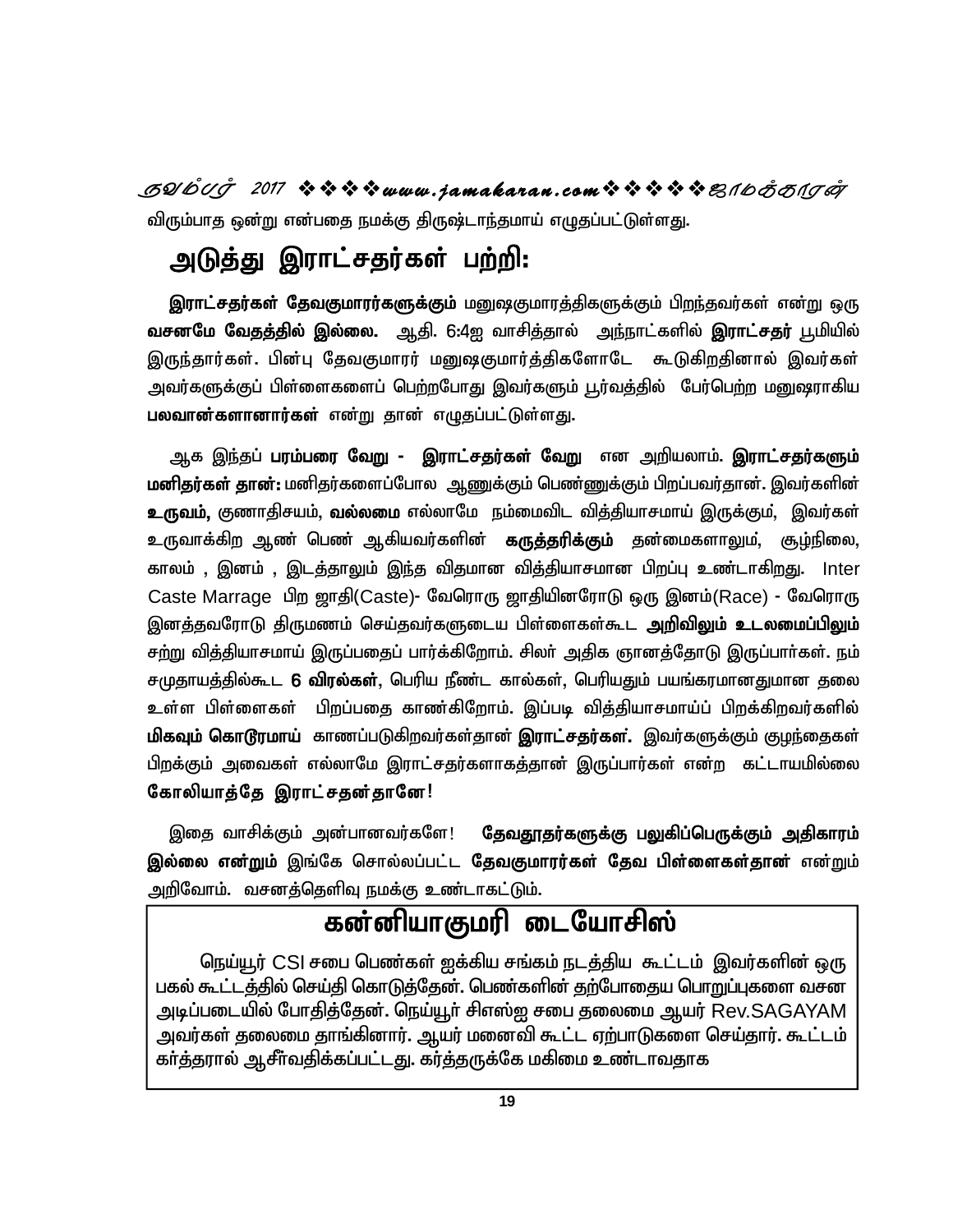# **CSI SOUTH KERALA DIOCESE** Paraniam CSI Church ஆண்டு விழா கன்வென்ஷன்



நாகர்கோவில் அருகே உள்ள பரணியம் CSI கன்வென்ஷன் சிறப்பாக நடந்தேறியது Rev.Ebinezar, Rev. Loues, Rev.Prabakar, Rev.Siby ஆகியவர்களின் தலைமையில் ஒவ்வொரு நாள் கூட்டமும் மிகச் சிறப்பாக நடந்தது.

பரணியம் சபை தலைமை ஆயர் Rev. Sathya Santhosh Kumar அவர்கள் ஜெபிக்கும் ஆயர். ஆகவே ஏற்பாடுகளும் ஜெபத்தோடு செய்யப்பட்டதை கூட்டத்தில் நடந்த அற்புதங்கள் மூலமாகவும் கூட்டம் தொடங்கும்முன் தெய்வம் மழையை நிறுத்தி கூட்டம் முடிந்தபின் மக்கள் வீடுகளுக்கு சென்று சேர்ந்தபின் தொடங்கிய மழை விடிய விடிய பெய்த கனமழையாக இருந்தது. பெரும் சாட்சியாக கூறப்பட்டது. இது கூட்டம் நடந்த நான்கு நாள்களும் நடைபெற்ற இயற்கை அதிசயம் ஆகும். தூர இடங்களிலிருந்தெல்லாம் மக்கள் குடும்பம்குடும்பமாக கூட்டங்களில் கலந்துக்கொண்டு கர்த்தரின் ஆசீர்வாதம் பெற்றார்கள். கர்த்தருக்கே மகிமை உண்டாவதாக.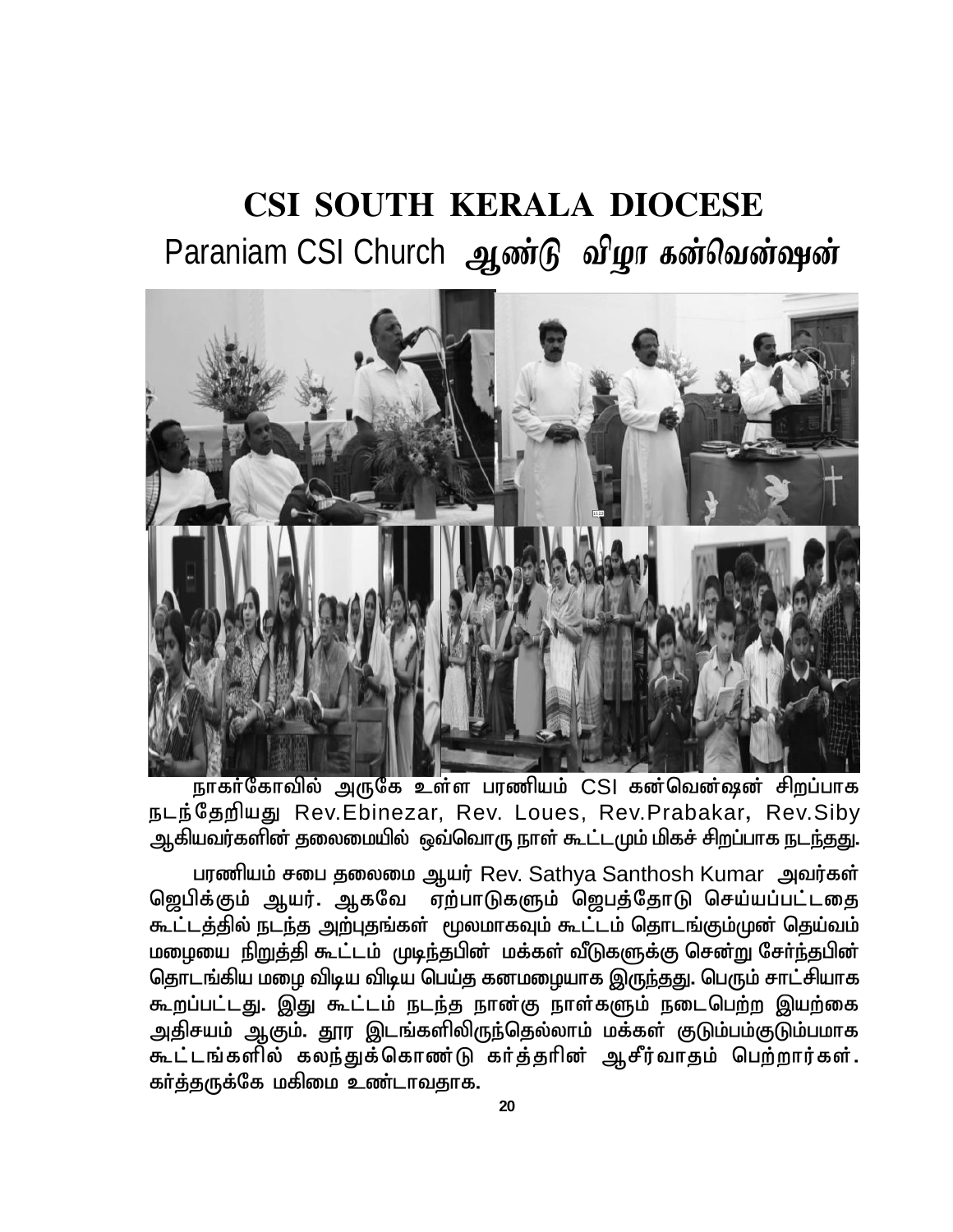

சர்ச்சைக்குள்ளானதைப்போலவே சபைகளுக்குள் தொங்கி நிற்கும் இக்கேள்விக்கு சத்தியத்தின்படி சரியான விடை காண வேண்டியது அவசியமாகிறது. **பூமியும் அதின்** <mark>நிறைவும் உலகமும் அதிலுள்ள குடிகளும் கர்த்தருடையது.</mark> (சங் 24:1). இவை யாவும் <u>அ</u>வரால் உருவாக்கப்பட்டது என்பது முதலில் நாம் <u>அறிந்து</u>கொள்ளவேண்டியது. உலகத்தை உருவாக்கியதில் **சாத்தானின் பங்கு** எதுவும் இல்லை என்றாலும் ஆண்டவருடைய சிங்காசனக்<u>திற்கு</u> மேலாக தன்னை உயர்த்தவும் அவருடையவைகளை தன்னுடையவைகளாக்கி கொள்ளவும் திட்டமிட்டவன் அவன். கர்த்தர் படைத்த **கல்,பொன்,வெள்ளி** போன்றவை களுக்குள் **விதவிதமான உருவங்களை** சாத்தான் புகுத்தி அவைகளை வணங்கும்படி செய்தான். அவன் மனிதனுடைய தேவைகளுக்காக படைக்கப்பட்டவைகளை தெய்வங் களாக்கினான். கல்லும், மண்ணும், பொன்னும், வெள்ளியும் **வணக்கக்கிர்காகவே** வி**க்கிரகங்களாயின.** தெய்வத்தின் படைப்பை பாழ்படுத்த பிசாசு கையில் எடுத்த ஒரு ஆயுதம் தான் விக்கிரக வணக்கம். கேவன் நல்லகென்று கண்டவைகளுக்குள் நாக்கை நுமைக்கு ருசிக்க விரும்பியவன் சாத்தான்.

எகிப்திலிருந்து தன் ஜனத்தை கா்த்தா் புறப்பட பண்ணினபோது ஒவ்வொரு ஸ்திரியும் தன் தன் அயலகத்தாரிடத்திலும் தன் தன் வீட்டில் தங்குகிறவரிடத்திலும் **வெள்ளி** உடைமைகளிலும் பொன் உடைமைகளையும், வஸ்திரங்களையும் கேட்டு வாங்குங்கள் **என்று கர்த்தர் கட்டளையிட்டார்.** அவைகளை உங்கள் குமாரருக்கும் உங்கள் குமார்த்திகளுக்கும் தரிபித்து அப்படியாக எகிப்தியரை கொள்ளையிடுவீர்கள் என்றார் கர்த்தர். (யாக் 3:22) எகிப்தில் அவர்கள் ஒடுக்கப்பட்டார்களே, கொடுமையாய் வேலை வாங்கப்பட்டார்களே, கொடுமையாய் நடத்தப்பட்டார்களே. (யாத். 1:11, 13,14) உங்களுக்கு வைக்**கோல் கொடுப்பதில்லை.** (யாத். 5:10) என்று சொன்ன எகிப்தியர்கள் அவர்களுக்கு போதிய உணவையும் ஊதியத்தையும் கொடுத்திருப்பார்களோ? நிச்சயமாக இல்லை. எகிப்தில் அவர்கள் பட்ட பாடுகளுக்கும் அடிமைதனக்திற்கும் ஏற்ற பலனாகவே அவைகளை கர்க்குர் அள்ளிகொடுத்தாரோ? இதைத்தான் காதுகளில் காதணியுடனும், **உன் தலையின்மேல்** சிங்காரமான கிரீடத்துடனும் **பொன்னினாலும்,** வெள்ளியினாலும் நீ அலங்கலரிக்கப்பட்டாய் என்றும் ஆண்டவர் நினைத்துப் பார்க்கின்றாரோ. (எசே. 16:13, 16)

எகிப்திலிரு<u>ந்து</u> தேவன் எடுத்துக்கொடுத்தவைகளை எப்படியாகிலும் திரும்ப எடுத்து கெடுத்துவிடவேண்டும் என்று துடித்துக்கொண்டிருந்தான் சாத்தான். இளைப்படைந்திருந்த நேரத்தில் **ஜனங்களை ஏவிவிட்டான்**. ''நீர் எழுந்து எங்களுக்கு முன்செல்லும் தெய்வங்களை உண்டுபண்ணும்"(யாத் 32:1)என்று ஜனங்கள் சொன்னபோது **ஆரோன்** அவர்களை நோக்கி, ீஉங்கள் மனைவிகள் குமாரர் குமாரத்திகளுடைய காதுகளில் இருக்கிற பொன்னணிகளை **கழற்றி, என்னிடத்தில் கொண்டுவாருங்கள்"** என்றான் (யாத் 32:2) அவர்கள் கையிலிருந்து அவன் அந்தப் **பொன்னை** வாங்கி, சிற்பக்கருவியினால் கருப்பிடித்து, **ஒரு கன்றுக்குட்டியை** வார்ப்பித்தான். காதுகளிலிருந்ததை கன்றுக்குட்டியாக்கினான். இஸ்ரவேலரே உங்களை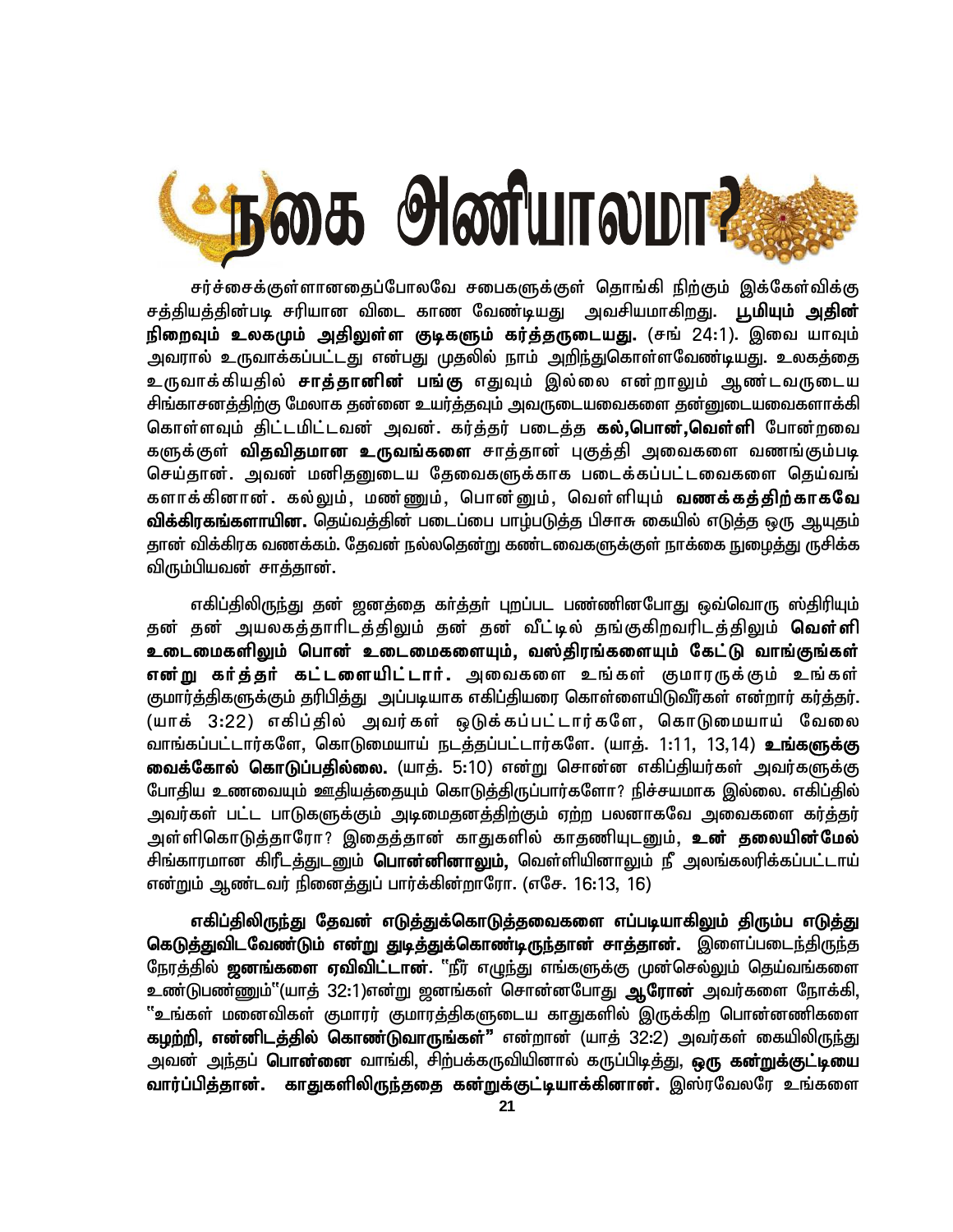**SYmTo <sup>2017</sup> www . jamaka ran . com\_ôUdLôWu** எகிப்துதேசத்திலிருந்து அழைத்துக்கொண்டுவந்த உங்கள் **தெய்வங்கள் இவைகளே** என்று (யாத் 32:4) எகிப்தியருடைய தங்கத்தை தன்னுடன் இணைத்துக்கொண்டான் **சாத்தான்.** அந்தக் கன்றுக்குட்டியும் நடனத்தையும் கண்டபோது. **மோசே** கோபம் மூண்டவனாகி, தன் கையிலே இருந்த கர்த்தர் எழுதியகொடுத்த பலகைகளை மலையின் அடியிலேயே எறிந்து உடைத்துப்போட்டு, அவர்கள் உண்டுபண்ணின தங்கத்தால் செய்யப்பட்ட கன்றுக்குட்டியை எடுத்து அக்கினியில் சுட்டெரித்து அதைப் பொடியாக அரைத்து குடிக்கும் தண்ணீரின்மேல் தூவி அதை இஸ்ரவேல் புத்திரர் குடிக்கும்படி செய்தான். (யாத் 32 :19, 20) **எகிப்திலிருந்து**<br>**வாங்கப்பட்ட பொன் ஆபரணங்கள் எறிக்கப்பட்டுபோயிற்று.** இது சத்துருவின் சதியல்லவா.<br>எனக்கும் வேண்டாம் உனக்கும் வேண்டாம் என்ற நிலைக்கு தள்ள வாங்கப்பட்ட பொன் ஆபரணங்கள் எறிக்கப்பட்டுபோயிற்று. இது சத்துருவின் சதியல்லவா. எனக்கும் வேண்டாம் உனக்கும் வேண்டாம் என்ற நிலைக்கு தள்ளிவிட்டான். ஆண்டவர் பொன் ஆபரணங்களைஅணிவித்தார். சாத்தான் அவகளைஅழித்துவிட்டான். இஸ்ரவேலரிடமிரு<u>ந்து</u> பொன் ஆபரணங்களை சாத்தான் அழித்ததின் இரகசியம் இதுவே. பொன் ஆபரணங்களை அணிந்துகொண்டதின்நிமிததம் அல்ல!. **அவைகளை கன்றுகுட்டி ஆக்கினதின் நிமித்தமே கர்த்தர் அவர்களை உபாதித்தார்.** (யாத் 32:35). **ஆபரணங்களுடன்** சென்றுகொண்டிருந்த <u>இ</u>ஸ்ரவேல் மக்களை பார்வோன் பின்தொடர்ந்த போது **சமுத்திரத்தின் ஜலத்தினை** பிளந்து பிரிந்து போகசெய்து வெட்டாந்தரையிலே அற்புதமாக அவர்களை நடந்துபோக செய்தார். (யாக் 14:21,22) இதனையே பவுல் இப்படியிருக்க சகோதரரே நீங்கள் எவைகளை அறியவேண்டும் என்றிருக்கிறீர்கள் என்றால் நம்முடைய பிதாக்கள் எல்லோரும் மேகத்துக்கு கீழுாய் இருந்தார்கள். எல்லாரும் சமுத்திரத்தின் வழியாய் நடந்து வந்தார்கள். எல்லாரும் மோசேக்குள்ளாக மேகத்தினாலும் **சமுத்திரத்தினாலும் ஞானஸ்நானம் பண்ணப்பட்டார்கள்.**(1.கொரி 10:1.2) என்று குறிப்பிடுகின்றார். அப்படியென்றால் இஸ்ரவேல் மக்கள்தாங்கள் அணிந்துகொண்டிருந்த பொன் ஆபரணங்களோடும் அணிகலன்களோடும்தான் ஞானஸ்நானம் பெற்றார்கள் என்பதில் மாற்று கருத்து இல்லையே!. கல்லை, இரும்பை, பொன்னை, வெள்ளியை உபயோகிக்கலாம் ன்றால் நம்முடைய பி<br>ரத்தின் வழியாய் !<br>ரத்தி**ரத்தினாலும் ஞ**<br>`றார். அப்படியென்றா<br>`மாரிம் அணிகலன்<br>வையே!. கல்லை, இ ஆனால் **வணங்கக்கூடாது.அதை வணங்காமல்** அதை அது வீசி எறியப்படவேண்டியது ஆகும்.

**மணவாளன் ஆபரங்களினால் தன்னை அலங்கரித்து கொள்கிறதர்க்கும் மணவாட்டி நகைகளினால் தன்னை சிங்காரித்துக்கொள்கிறதற்கும் ஒட்பாக** அவர் இரட்சிட்பின் வஸ்திரங்களை எனக்கு உடுத்தி நீதியின் சால்வையை எனக்கு தரித்தார். (ஏசா. 61:10) என்றும் ஒரு பெண் தன் ஆபரணத்தையும் ஒரு மனவாட்டி தன் ஆடைகளையும் மறப்பாளோ? என் ஜனங்களோ எண்ணி முடியாத .<br>நாட்களாய் என்னை மறந்துவிட்டார்கள் (எரே. 2:32) என்றும் சொல்லப்படுகிறதே **"ஒப்பாக"** என்பது ്'தப்பாக''(பிழையாக) அர்த்தப்படுத்தப்பட வில்லை. ஆபிரகாம் **மிருக ஜீவன்களும் வெள்ளியும், பொன்னுமான ஆஸ்திகளை** உடைய சீமானாய் இருந்தான் (அதி 13:2)என்று வாசிக்கிறோமே. நீங்கள் **எனக்கு ஒட்பாக** வெள்ளியினாலே **தெய்வங்களையும் பொன்னினாலே** தெய்வங்களையும் உங்களுக்கு <mark>உண்டாக்கவே வேண்டாம்.</mark> (யாக். 20:23) என்பதே அவர் ஆணை. ഇயையோ, சல்லாவும் இரக்காம்பரமும் சிவப்பாடையும் தரித்து பென்னினாலும் இரத்தினங்களினாலும் முத்துகளினாலும் சிங்காரிக்கப்பட்டிருந்த மகா நகரமே ஒரு நாழிகையிலே இவ்வளவு **ஐஸ்வர்யமும் அழிந்துப்போயிற்றே** என்று சொல்லி சக்துருவின் நகரம் அழுது துக்கிக்கும்போது (வெளி 18:16) அதே சமயம் கெளிவுள்ள பளிங்குபோல சுத்த பொன்னாய் இருக்கிற வீதியிலே ( வெளி 21:21) நாம் உலவி கொண்டிருப்போம் என்பதே பரலோகமாகிய காணானுக்குள் நாம் நுழைய காத்திருக்கும் செய்தியாகும்.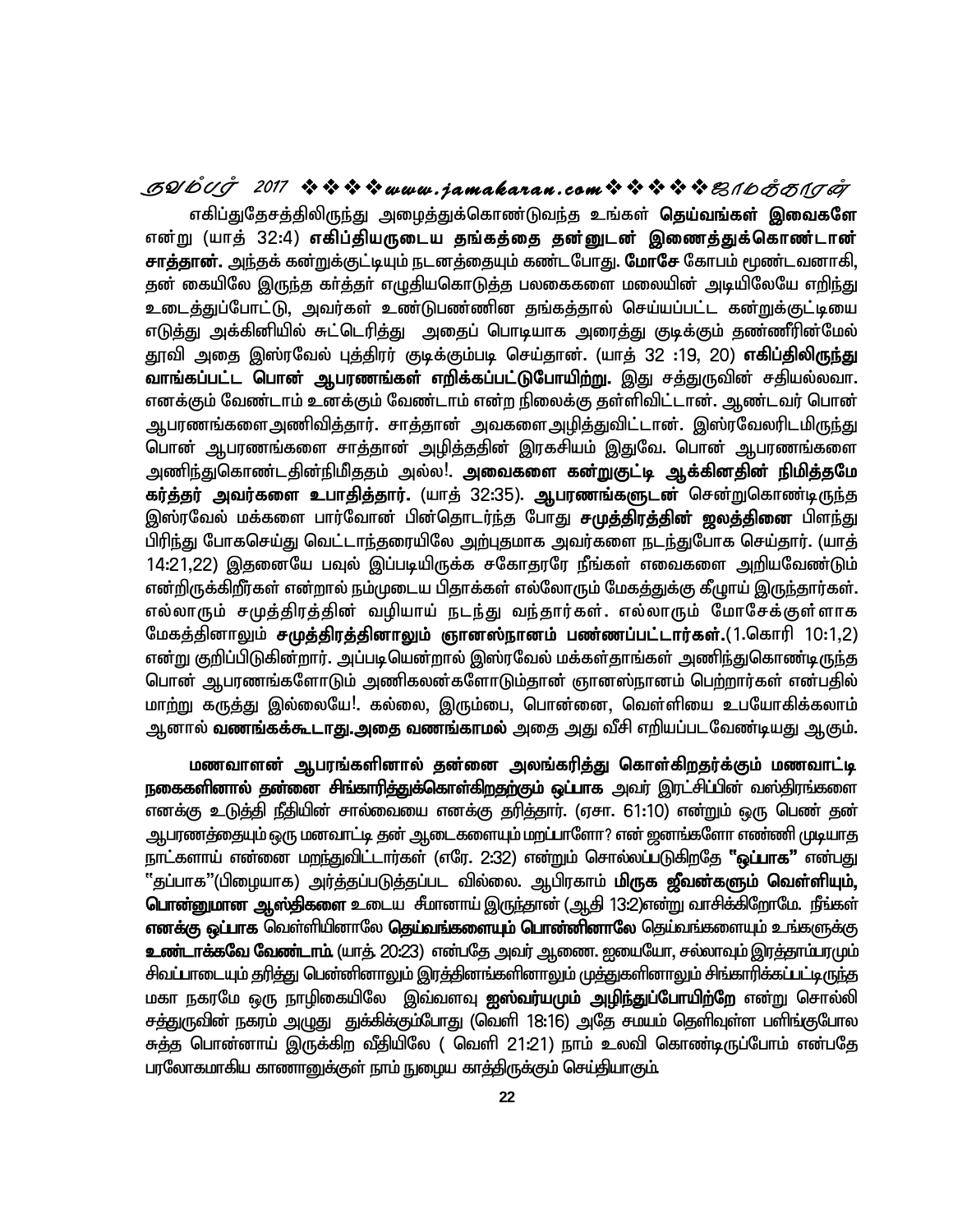*தூமீ புர் 2017* �� �� �� *www.jamakaran.com* �� �� �� *�� ஜாமக்காரன். அவ*ருடைய பிள்ளைகள் பரலோகத்தில் மேலே வாசித்த அந்த உண்ணத நிலையினை அடையும்போது<br>பொன்,வெள்ளி,செம்பு,கல்,மரம் என்பவைகளால் செய்யப்பட்டவைகளான அவருடைய பிள்ளைகள் பரலோகத்தில் மேலே வாசித்த அந்த உன்னத நிலையினை அடையும்போது பொன்,வெள்ளி,செம்பு,கல்,மரம் கேட்கவும்,நடக்கவுமாட்டாதவைகளாய் இருக்கிற விக்கிரகங்களைவிட்டு அனேகர் மனந்திரும்பவும் **இல்லையே,** (வெளி 9:20) என்பதையும் வேகும் குரிப்பிட்டு கூற குவறவில்லை. குங்கம் ஒரு **விக்கிரகம்** என்றும் <u>அதை அணிவது தவறு என்றும்நி</u>னைப்பவர்கள் தங்களிடம்இருக்கும்நகைகளை விற்கத்தானே செய்கிறார்கள். நகைகளை விற்று காசாகயும்சொத்தாக வாங்கியும் வங்கியில்வைத்து நகை அணிவதை பாவம்கூறுகிறவாா்கள் அதை வீதிமில் வீசிவிடுவதில்லையே!. மனுஷன் பணிந்துகொள்ள தனக்கு உண்டாக்கிமிருந்த தன் வெள்ளி கல்,மரம் என்பவை<br>தலைகளாய் இருக்கி<br>க். கையும் வேதம் குறிப்<br>றும்நினைப்பவர்கள் தங்<br>வெளத்தாக வாங்கியும் வ<br>ல்லையே!. மனுஷன் பல <u>விக்கிரகங்களையும் த</u>ன் பொன் விக்கிரகங்களையும்மூடு<del>ந்துறுக்க</del>ளுக்கும், துருஞ்சிள்களுக்கும் எரிந்துவிடுவான். ( ஏசா 2:21) என்றல்லவோ வாசிக்கிறோம் தங்கத்தையே விக்கிரகம் என்ற வார்த்தைக்குள் அடக்கி வாசிக்கும் ஒருசில சபைமக்கள் குங்க குரை பகித்த பரலோகக்திலும் கால் பகிக்ககூடாது. **தங்க கிரீடம் தலையில் அணிந்துகொண்**டு சிங்காசனச்தின் முன்னே **ஜெய கீதம் பாடலாம்** என்பதற்கான முன்னோட்டமாக குங்க ஆபரணங்களை அளவோடு உபயோகித்து எச்சரிக்கையுடன் வாழ க<u>ா்று</u>க்கொள்வோம். பண ஆசை எல்லா தீமைக்கும் வேர் என்று 1 தீமோ 5:10ல் எழுதியிருக்கிறது. ஆனால் பணம் வேர் என்று குறிப்பிடவில்லை. பணத்தின்மேல் உள்ள ஆசை அதுதான் அபத்து. அதுபோல நகை அணிவது பாவம் அல்ல. நகையின் மேல் உள்ள ஆசை,வெரி இவைகள்கான் பாவம்

தேவனுடைய பிள்ளைகள் தங்கத்தை ஆபரணமாக அணிவது தவறல்ல. அதை விக்கிரகமாக்கிக் <u>கொள்ளாம</u>ல் தேவைத்குமேல் தேவதைட்டோல காட்சி சுராமல் சுங்களை காச்துத்கொள்ள வேண்டும் சேனை கண்டுபிடி<u>ச்</u>தாயானால் **மட்டாய் சாப்பிடு: மிதமிஞ்சி சாப்பிட்டால் வாந்தி பண்ணுவாய் (நீதி 25:16) என்று** சாலமோன் சொன்னதை போல மிதமிஞ்சி ஆசைக்கொண்டால் அவருடைய வாயிலிருந்து வாந்தி பண்ணப்படுவோம்

சியோன் குமார்த்திகளைட்டோல அகந்தையாயிருந்து ஆபரணங்களை தரித்தால் ஆபத்துதான் என்பது வேதம் சொல்லும் ஒரு எச்சரிப்பின் செய்தியாகும் (ஏசா. 3:16-23) சரீர்த்தில் நகைகளை அணிந்துகொண்டு <u>வர்த</u>வர்கள் சமுத்திரத்தை தாண்டிவிட்டாலும் ஆண்டவரை அறிர்துக்கெள்ளாததினால்தங்கள் ஆத்துமாக்களை குறித்து கவனம் கொள்ளாததினால் தானே, **கானனுக்குபோகும்முன் சடலங்களாகி போனார்களே**!. <sub>து</sub> வாந்து<br>ன் என்பது<br>சொண்டு<br>**மாச்சுளை**<br>**ார்களே!.**<br>ோடபவல் <u>ஆச்த</u>ுமாவை விட்டுவிட்டு நகைகளுக்கு முன்னுரிமை கொடுக்கப்பட்டுவிடக்கூடாது என்பதே பவுல் தீயோதேயுவுச்கு கூறும் ஆலோசனை. (1 தீயோ 2:9. 10) பேதுரு எழுதுவதும் அதுவே!. (1 பேதுரு 3:3) நகைகளை ் க<del>ரித்தா</del>ல் ஆப<del>த்துத</del><br>]ல் நகைகளை அணி<u>ந்</u><br>imததினால்தங்கள்ஆத்<br>**ன் சடலங்களாகி போ**<br>!ட்டுவிடக்கூடாது என்<br>!ஆடுவ! (1 பேதுரு 3:3) கழுத்து முழுவதும் உடல் முழுவதும் அள்ளிபோட்டுக்கொண்டு (நகை கடை மாதிரி பொம்மைபோல்) வா<u>ழ்த</u>ு கர்<del>த்த</del>ருக்கு வாழ்க்கையில் இடம் கொடுக்காமல் **பாவ மன்னிட்டையும் இரட்சிட்டையும்** குறித்து கரிசனை கொள்ளாமல் வெள்ளையடிக்கப்பட்ட **கல்லறையாய் வலம் வருபவர்களை தங்க கன்றுகுட்டிகளாகவே** சாத்தான் மாற்றி வைத்திருக்கிறான் என்பதில் சந்தேகம் இல்லை. ஜாமக்காரன் வாசகா்களும் ஜாக்கிறதையாக செயல்படுங்கள். எல்லாவற்றிலும் சாட்சியுடன் வாழுங்கள். நகை அணிவது பாவமா-இல்லையா என்பது பிரச்சனையல்ல என்பதுதான் முக்கியம்1பேதுரு 3:1-5ல் உள் அலங்காரம்<sup>.</sup> வெளி அலங்காரத்தைட்பற்றி பேதுரு எழுகிறாா். உள் அலங்காரத்துக்கு முக்கியத்துவம் கொடுக்கப்பட்டால் வெளி அலங்காரமத்தைப்ப<mark>ா்</mark>றி **கவலையும் இருக்காது. ஆசையும் இருக்காது.** அப்படிப்பட்டவர்களுக்கு நகை போட்டாலும்போடாவிட்டாலும் <u>அ</u>தன் மீது நாட்டமும் இருக்காது. ஆசையும் இருக்காது. நாமும் நம் சாீரமும் கா்த்தருக்குள்ளது கா்த்தா் நமக்குள் இருந்தால் உலக பிரகாரமான நகைக்குறித்தோ, பணத்தைக்குறித்தோ,சொத்தைக்குறித்தோ அக்கறை <u>கொள்ளமாட்டோம் அதைப்பறி சிந்திக்கவே மாட்டோம்</u>